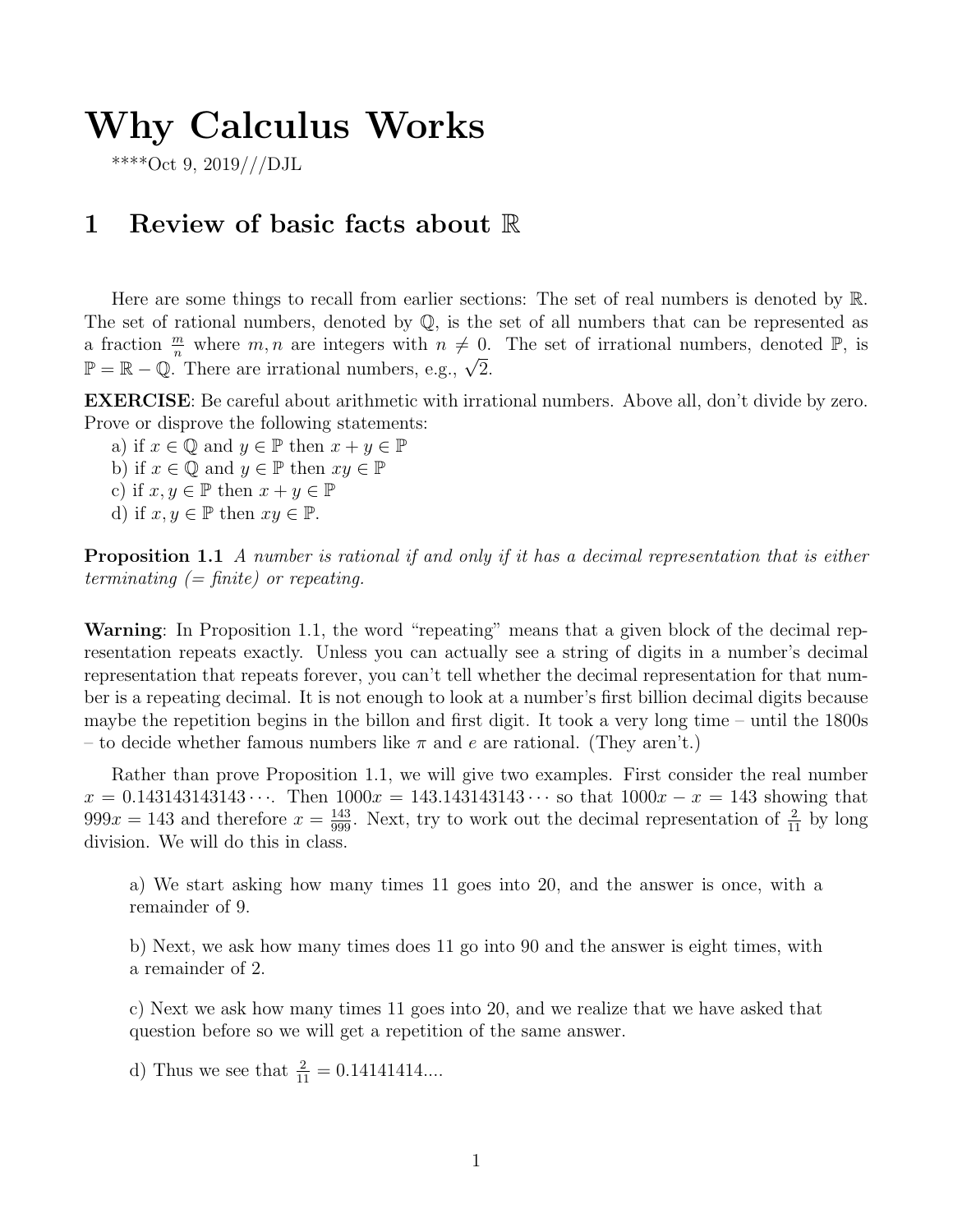**Exercise:** What rational number is  $0.99999 \cdots$ ?

Proposition 1.1 allows us to write down a number that is guaranteed to be irrational. Look at  $x = 0.101001000100001000001 \cdots$ . The pattern of that number is clear, and it does not have a fixed block of digits that repeats over and over. Consequently, the number is not rational.

You learned to do addition, subtraction, and multiplication computations with terminating decimals in grade school. Computations with infinite decimals is trickier. For example, in base 10 notation, let  $x = 0.88888888 \cdots$  and  $y = 0.55555555 \cdots$  and you see that the carrying problems in the addition  $x + y$  are complicated.

**Proposition 1.2** The set  $\mathbb Q$  is countably infinite, i.e., there is a surjective and injective function f from the set of positive integers to the set Q. Therefore it is possible to list Q as  $\mathbb{Q} = \{q_n : n \in \mathbb{N}\}.$ 

We also studied Cantor's diagonalization proof of the following:

**Proposition 1.3** The set of all real numbers is not countably infinite. Therefore it is not possible to list  $\mathbb{R}$  as  $\mathbb{R} = \{r_n : n \in \mathbb{N}\}.$ 

From high school you know about the absolute value function defined as  $|x| = x$  if  $x \ge 0$  and  $|x| = -x$  if  $x < 0$ . We use the absolute value to measure distance in R. The distance between two real numbers x, y is  $d(x, y) = |x - y|$ . A crucial property of the absolute value function  $|\cdot|$  is given in the next Lemma. It is called the triangle inequality.

**Lemma 1.4** For any real numbers x and y,  $|x + y| \leq |x| + |y|$ . Therefore, for any three real numbers  $a, b, c$  we have  $|a - c| \leq |a - b| + |b - c|$ .

Proof: For any real number x, we have  $x \leq |x|$ . Now consider  $|x + y|$ . In case  $x + y \geq 0$ , then  $|x + y| = x + y \le |x| + |y|$  because  $x \le |x|$  and  $y \le |y|$ . In case  $x + y < 0$ , then  $|x + y| = -(x + y) =$  $(-x)+(-y) \leq -x+|y| = |x|+|y|$  because  $-x \leq -x| = |x|$  and  $-y \leq |y|$ . To prove the assertion about the numbers a, b and c, let  $x = a - b$  and  $y = b - c$ . Then  $|(a - b) + (b - c)| \leq |a - b| + |b - c|$ , so that  $|a - c| \leq |a - b| + |b - c|$  as claimed.  $\Box$ 

The last part of the proof of Lemma 1.4 could be re-written as  $|a - c| = |(a - b) + (b - c)| \le$  $|a-b|+|b-c|$  and now it illustrates the well-known mathematical trick called "adding zero". Some colleagues in other departments say that adding zero and multiplying by one are the only two things that mathematicians do well.

### 2 Special Properties of R

In this section we introduce two properties of the set of real numbers (namely, the Least Upper Bound Axiom and Archimedes' property) that make R a very special set in which calculus is possible. The most important of the two is the Least Upper Bound Axiom. But first, some definitions.

**Definition 2.1** A subset  $S \subseteq \mathbb{R}$  is <u>bounded above</u> if there is some number  $b \in \mathbb{R}$  with  $s \leq b$  for every  $s \in S$ , and then the number b is called an upper bound for S.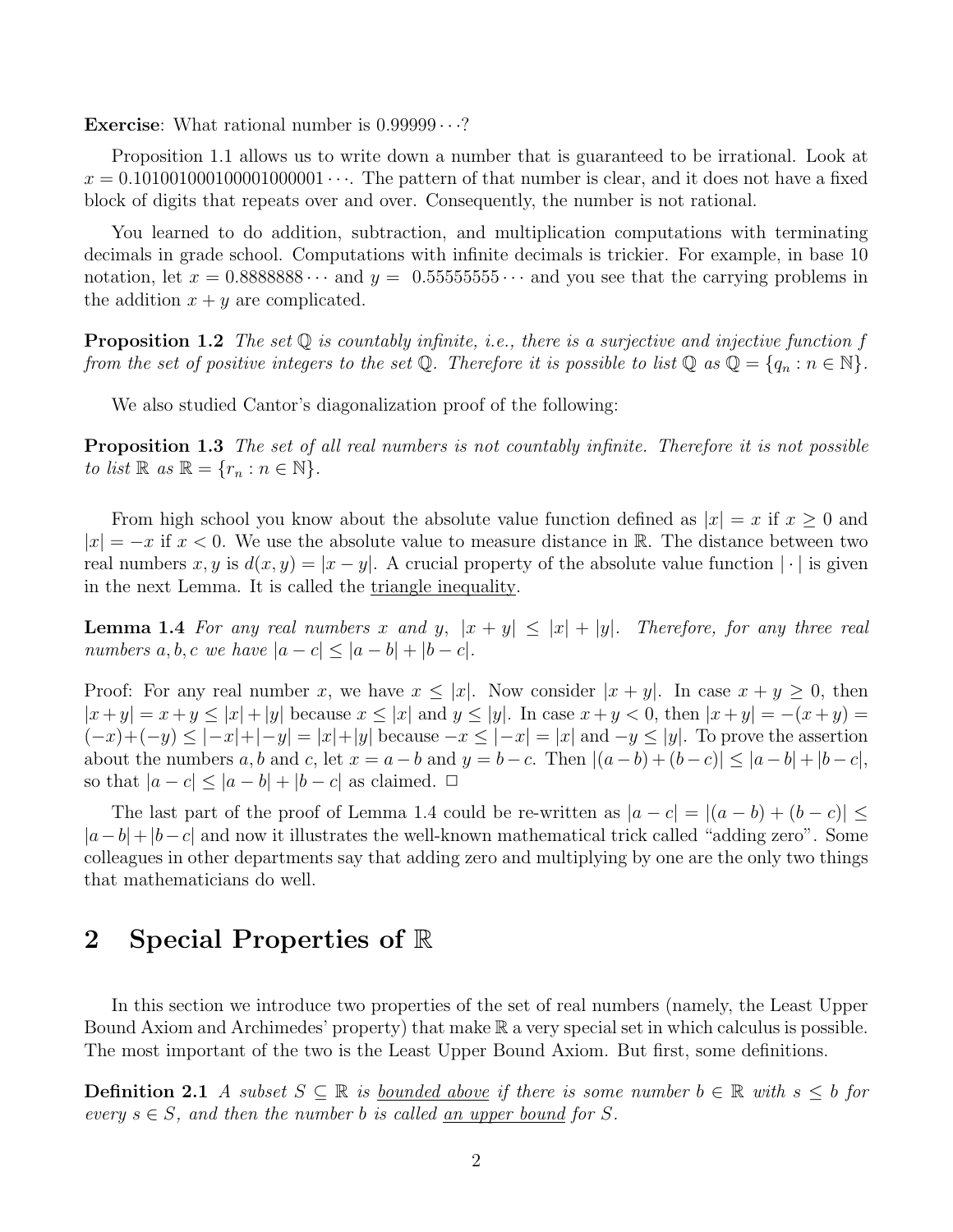Obviously, if b is an upper bound for S, then so is every number larger than b, so any set that is bounded above has many upper bounds.

EXERCISE: Given a useful negation of the statement "The set E is bounded above". (Do not reply "E is not bounded above" or "It is not true that  $E$  is bounded above." State exactly what must be true if  $E$  is not bounded.)

EXERCISE: Show that the empty set is bounded above. Then show that the empty set has no least upper bound. [Hint: Suppose 3 is not an upper bound for the empty set. Then....]

**Definition 2.2 Least Upper Bound Axiom:** (LUB Axiom) If E is a nonempty subset of  $\mathbb R$  that is bounded above, then E has a least upper bound, i.e., there is a number  $L \in \mathbb{R}$  such that

a) L is an upper bound for E, and

b) if  $x < L$  then x is not an upper bound for E because some  $e \in E$  has  $x < e$ .

If a) and b) hold, we write  $L = \text{lub}(E)$  or  $L = \text{sup}(E)$ .

**Warning:** There is another term that you know from earlier courses, namely max(E) where  $E \subseteq \mathbb{R}$ , by which one means the largest number in  $E$ . It is very dangerous to use that term in mathematics courses and we will do so rarely, because for many bounded sets  $E \subseteq \mathbb{R}$  the term  $max(E)$  is undefined. For example, if E is the set  $(0,1)$ , what is max $(E)$ ? Or if  $E = \{x \in \mathbb{Q} : x^2 < 2\}$ , what is  $max(E)?$ 

Why is the LUB Axiom called an axiom? The reason is that it cannot be proved from the more usual algebraic and ordering properties of R. How can one say that it cannot be proved? The reason is that the usual set Q of rational numbers satisfies the same algebraic laws as does the set R and, as we will show later, the LUB Axiom is not true for Q.

If we were truly committed to showing that mathematics can be built up using only set theory, we would need to construct the real numbers and show that the set R satisfies the LUB axiom. This can be done, but we simply do not have time.

#### \*\*\*\*\*\*\*\*\*\*\*Henceforth we will assume that R satisfies the LUB axiom.\*\*\*\*\*\*\*\*\*\*\*

There is a second crucial property of  $\mathbb R$  called "Archimedes' Property":

**Definition 2.3** (Archimedes' Property): Suppose  $x \in \mathbb{R}$  has  $x > 0$ . Then there is a positive integer n with  $\frac{1}{n} < x$ . Equivalently, if  $y > 0$  then there is some  $n \in \mathbb{N}$  with  $y < n$ .

Exercise Prove that the two versions of Archimedes' property logically equivalent, i.e., that each version implies the other. [Hint: Taking reciprocals reverses order.]

That the set  $\mathbb R$  has Archimedes' property seems so obvious that one thinks there must be a way to prove it using the algebraic properties of R. Unfortunately there is not, because there are mathematical things that behave like R from an algebraic point of view and yet do not have the Archimedean property. (One of the appendices to this chapter involves constructing a "non-Archimedean ordered field".) Remember that we are assuming that  $\mathbb R$  has the LUB property. As our next result shows, we do not need to assume (because we can prove) that  $\mathbb R$  has the Archimedean property.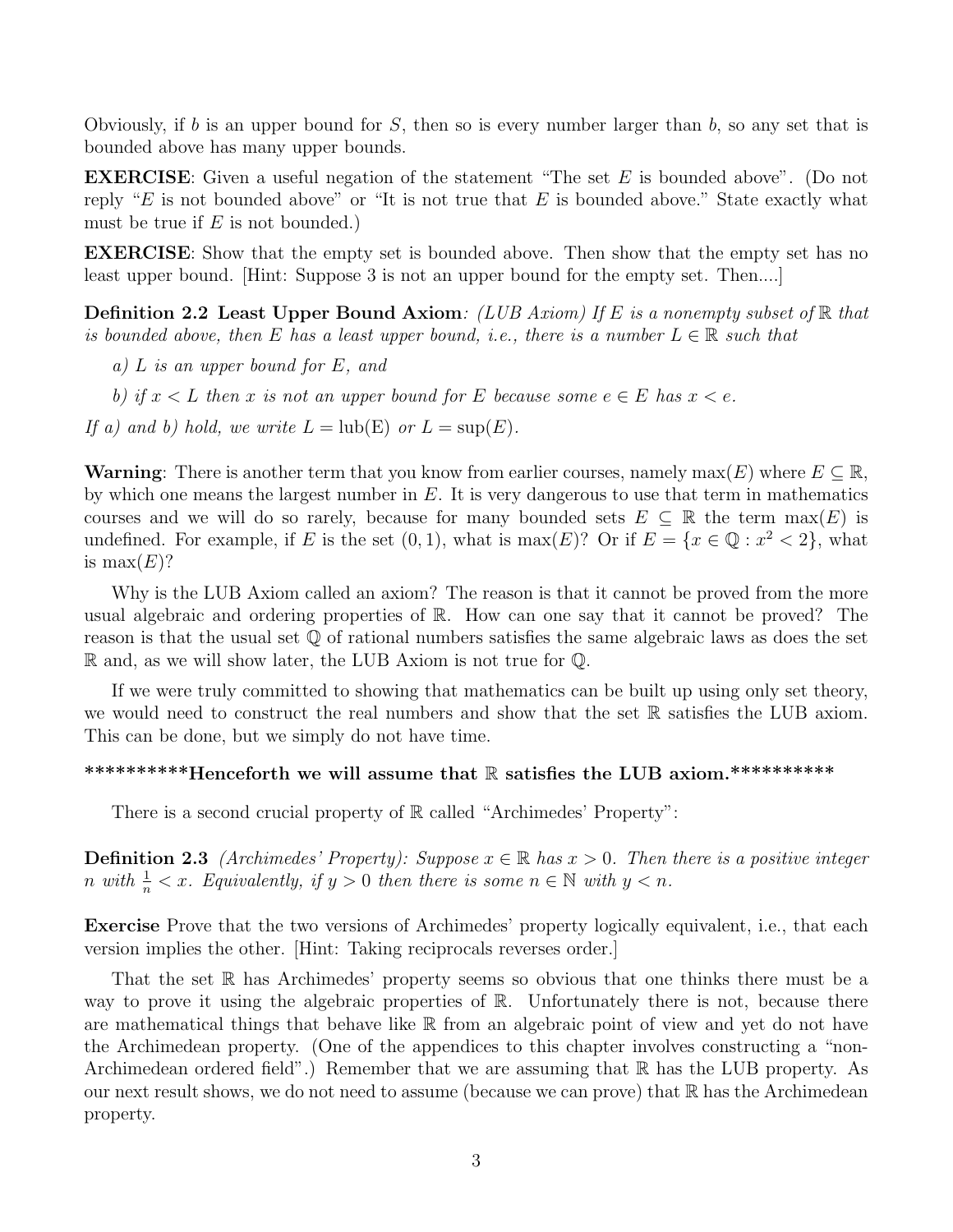#### Proposition 2.4 The LUB Axiom implies Archimedes' Property.

Proof: We consider the second version of Archimedes' Property. Suppose Archimedes' Property fails. Then there is some  $x \in \mathbb{R}$  with the property that every  $n \in \mathbb{N}$  has  $n \leq x$ . Therefore  $\mathbb N$  is a non-empty set that is bounded above, so that there is a real number  $L = lub(\mathbb{N})$ . Then  $L - 0.5$  is not an upper bound for N so there is some  $m \in \mathbb{N}$  with  $L - 0.5 < m \leq L$ . But then  $L < m + 1 \in \mathbb{N}$ showing that L is not an upper bound for N. That contradiction completes the proof.  $\Box$ 

Next is a consequence of Archimedes' property (and therefore also a consequence of the LUB Axiom).

#### **Theorem 2.5** Between any two real numbers there are a rational number and an irrational number.

Proof: We may assume  $x < y$  in R. First consider the case where  $0 < x < y$ . Compute  $\epsilon = y - x$ . Then  $\epsilon > 0$ . Using Archimedes' axiom, find a positive integer n with  $\frac{1}{n} < \epsilon$  and  $\frac{1}{n} < x$ . Now consider the sequence  $\frac{1}{n}, \frac{2}{n}$  $\frac{2}{n}, \frac{3}{n}$  $\frac{3}{n}, \frac{4}{n}$  $\frac{4}{n}, \cdots$  There is some integer  $k \geq 0$  with  $\frac{k}{n} \leq x < \frac{k+1}{n}$ . [WHY?]. Because the distance from x to y is  $\epsilon > \frac{1}{n}$  we know that  $x < \frac{k+1}{n} < y$ , showing that the rational number  $\frac{k+1}{n}$  lies between x and y.

Next we show that if  $0 < x < y$ , then there is an irrational number between x and y. For each positive integer  $n$ ,  $\frac{11c}{\sqrt{2}}$  $\frac{\sqrt{2}}{n}$  is irrational [WHY?] and positive. Find N so that  $\frac{\sqrt{2}}{N} < \epsilon$  and If  $0 < x < y$ , then there is an inational number between x and y. For each<br>s irrational [WHY?] and positive. Find N so that  $\frac{\sqrt{2}}{N} < \epsilon$  and  $\frac{\sqrt{2}}{N} < x$ , and consider the sequence  $\frac{\sqrt{2}}{N}$  $\frac{\sqrt{2}}{N}, \frac{2\sqrt{2}}{N}$  $\frac{\sqrt{2}}{N}, \frac{3\sqrt{2}}{N}$  $\frac{\sqrt{2}}{N}$ ,  $\cdots$ . There is an integer k so that  $\frac{k\sqrt{2}}{N} \leq x < \frac{(k+1)\sqrt{2}}{N}$  $\frac{N^{1/2}}{N}$ . Because the distance from x to y is greater than  $\epsilon$  $\frac{\sqrt{2}}{N}$  we know that  $\frac{(k+1)\sqrt{2}}{N}$  $\frac{N}{N}$  =  $\in$   $(x, y)$ . But  $\frac{(k+1)\sqrt{2}}{N}$  $\frac{(1)\sqrt{2}}{N}$  is irrational [WHY?], so the proof is complete if  $0 < x < y$ .

The second case where  $x < y < 0$  is similar. Alternately, one could note that  $0 < (-y) < (-x)$ and apply the first case to get a rational number q and an irrational number p between  $-y$  and  $-x$ , and then the number  $-q \in \mathbb{Q}$  and  $-p \in \mathbb{P}$  are the numbers that we want.

The remaining cases to be considered are when  $x \leq 0 \lt y$  (in which case choose any  $z \in (0, y)$ ) and apply case 1 to the interval  $(z, y)$  and when  $x < 0 \le y$  (in which case take any  $w \in (x, 0)$  and apply case 2 to  $(x, w)$ ).

No doubt there are more efficient ways to prove this theorem.  $\Box$ 

There is a technical term that describes the conclusion of Theorem 2.5: a subset  $D \subseteq \mathbb{R}$  is dense in R if for every open interval  $(x, y)$  we have  $D \cap (x, y) \neq \emptyset$ . Consequently, Theorem 2.5 asserts that both  $\mathbb Q$  and  $\mathbb P$  are dense subsets of  $\mathbb R$ .

Terminology There are interchangeable terms in the mathematical literature that you need to know. What we have called lub(E) for a set  $E \subseteq \mathbb{R}$  is also called sup(E) which is read "supremum of E", and what we have called glb(F) for a set  $F \subseteq \mathbb{R}$  is also called inf(F), which is read "infimum of  $F$ ". All four of the terms lub, glb, sup and inf are in frequent use.

The next example highlights a crucial difference between the sets  $\mathbb R$  and  $\mathbb Q$  that was mentioned above and shows that the usual algebraic properties shared by  $\mathbb R$  and  $\mathbb Q$  are not enough to prove the LUB axiom.

#### **Proposition 2.6** The set  $\mathbb Q$  does not satisfy the LUB axiom.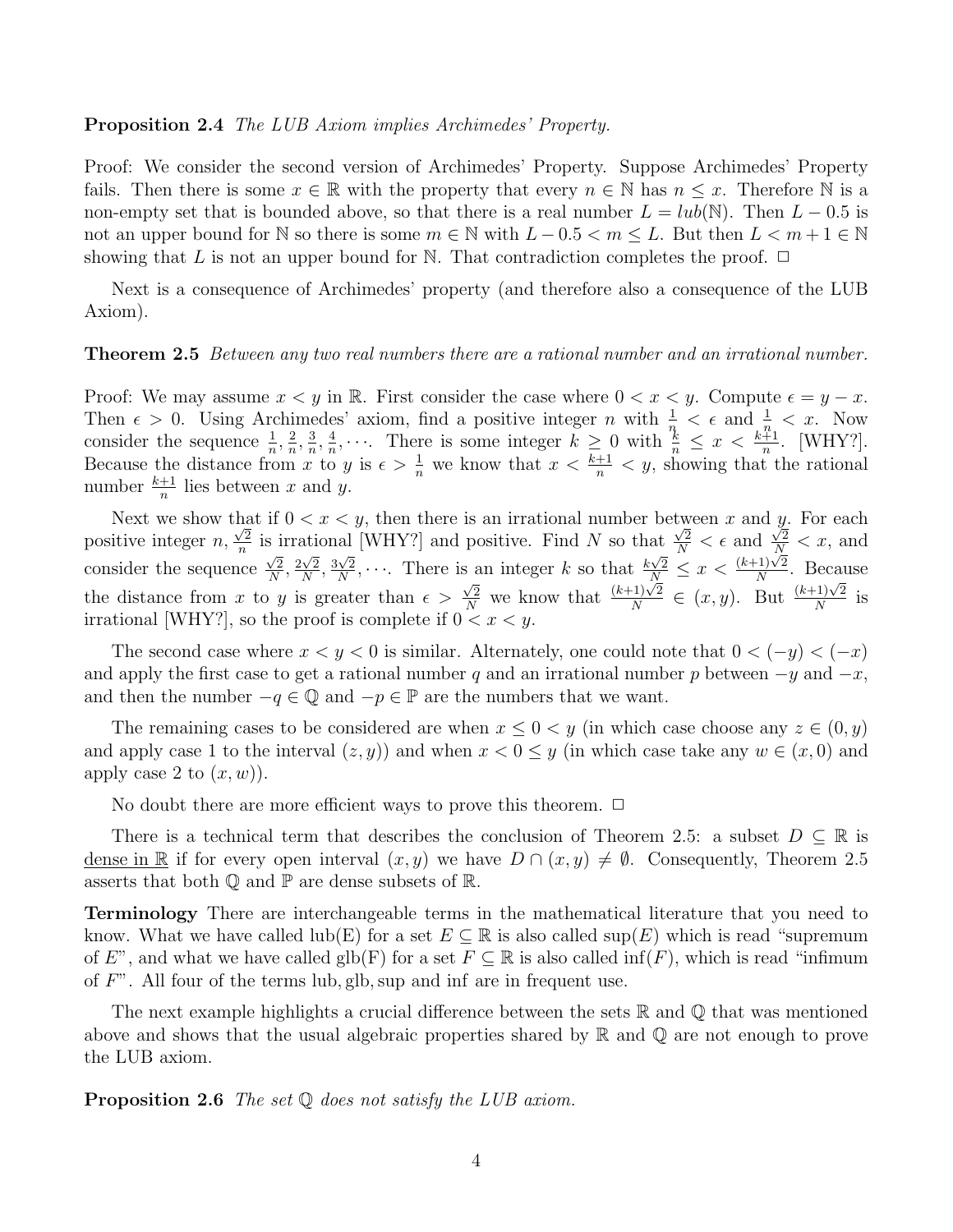Proof: We look at the set  $S = \{x \in \mathbb{Q} : x^2 < 2\}$ . The set S is certainly bounded above because every  $x \in S$  has  $x \leq 10$ . Suppose there is a rational number  $r = \text{lub}(S)$ . We will prove that  $r^2 = 2$ and we know that not rational number can have that property.

After we learn that the function  $f(x) = x^2$  is continuous, there will be an easy proof that  $r^2 = 2$ but for now we must do extra work. We will show that both  $r^2 < 2$  and  $r^2 > 2$  are impossible, and we will be forced to conclude that  $r^2 = 2$ .

Claim 1:  $r^2 < 2$  is impossible. Suppose  $r^2 < 2$ . Then let  $\epsilon = 2 - r^2$ , and we see that  $\epsilon > 0$ . From algebra we know that for any n,  $(r+\frac{1}{n})$  $(\frac{1}{n})^2 = r^2 + \frac{2r}{n} + \frac{1}{n^2}$  $\frac{1}{n^2}$ . When we look at  $\frac{2r}{n} + \frac{1}{n^2}$  we see that there is a sufficiently large  $n_0$  having  $\frac{2r}{n_0} + \frac{1}{n_0}$  $\frac{1}{n_0^2} < \epsilon$  and it follows that

$$
(r + \frac{1}{n_0})^2 = r^2 + \frac{2r}{n_0} + \frac{1}{n_0^2} < r^2 + \epsilon = r^2 + (2 - r^2) = 2
$$

so that  $r + \frac{1}{n}$  $\frac{1}{n_0} \in S$  (because we are assuming that  $r \in \mathbb{Q}$ ). But that is impossible because r is an upper bound for the set S. Therefore  $r^2 < 2$  is impossible.

Claim 2:  $r^2 > 2$  is impossible. Suppose  $r^2 > 2$  and let  $\delta = r^2 - 2$ . Then  $\delta > 0$ . We know that  $(r-\frac{1}{n})$  $(\frac{1}{n})^2 = r^2 - \frac{2r}{n} + \frac{1}{n^2} < r^2$  so that  $-\frac{2r}{n} + \frac{1}{n^2} < 0$  and we see that there is some  $n_1$  so large that  $\frac{2r}{n}$  $\frac{2r}{n_1} - \frac{1}{n_1^2}$  $\frac{1}{n_1^2}| < \delta$ . But then  $(r - \frac{1}{n_1^2})$  $(\frac{1}{n_1^2})^2 = r^2 - \frac{2r}{n_1}$  $\frac{2r}{n_1}-\frac{1}{n^2}$  $\frac{1}{n_1^2} > r^2 - \delta = r^2 - (r^2 - 2) = 2$  so that  $(r - \frac{1}{n_1})$  $\frac{1}{n_1})^2 > 2.$ Therefore, if  $x \in S$ , we have  $x^2 < 2 < (r - \frac{1}{n^2})$  $\frac{1}{n_1^2}$ )<sup>2</sup> so that  $x < (r - \frac{1}{n_1})$  $\frac{1}{n_1}$ ) showing that  $r - \frac{1}{n_1}$  $\frac{1}{n_1}$  is an upper bound for S that is less than r. This is impossible because r is the least upper bound for the set *S*. Therefore  $r^2 > 2$  is impossible.  $\Box$ 

Here is a consequence of the LUB axiom that has important applications. It is called "Cantor's nested intervals theorem" or "Cantor's intersection theorem" and we will use it over and over in the part of mathematics called "real analysis" or "why Calculus works."

**Proposition 2.7** (Cantor's nested intervals theorem) Suppose that  $I_n = [a_n, b_n]$  is a sequence of closed intervals with  $I_1 \supseteq I_2 \supseteq \cdots$ . Then  $\bigcap \{I_n : n \geq 1\} \neq \emptyset$ .

Proof: Because  $I_{n+1} \subseteq I_n$  we have  $a_n \le a_{n+1}$  and  $b_{n+1} \le b_n$ . Let  $E = \{a_n : n \ge 1\}$ . Clearly E is non-empty. We claim that every point  $b_n$  is an upper bound for E, i.e. that  $a_m \leq b_n$  for every integer m. Fix m and n. First suppose  $m \leq n$ . Then  $a_m \leq a_n \leq b_n$ . Next, suppose  $n < m$ . Then then  $a_m \leq b_m \leq b_n$  and every  $b_n$  is an upper bond for E. Therefore there is a number  $L = \text{lub}(E)$ . Then  $a_n \leq L$  for every n, and because each  $b_n$  is an upper bound for E, we have  $L \leq b_n$  for every *n*. Therefore  $L \in \bigcap \{I_n : n \geq 1\}$ .  $\Box$ 

Cantor's intersection theorem can give another proof that the set  $\mathbb R$  is not countably infinite.

#### **Corollary 2.8** The set  $\mathbb R$  is not countable.

Proof: For contradiction, suppose  $\mathbb R$  is countable. Then list the members of  $\mathbb R$  without repetition as  $\mathbb{R} = \{r_k : k \geq 1\}$ . Choose an interval  $I_1 = [a_1, b_1]$  with  $a_1 < b_1$  that does not contain  $r_1$ . Choose an interval  $I_2 = [a_2, b_2] \subseteq I_1$  with  $a_2 < b_2$  that does not contain  $r_2$ . In general, if we already have  $I_1, \dots, I_n$  with  $I_1 \supseteq I_2 \supseteq \dots I_n$  with  $I_n = [a_n, b_n]$ ,  $a_n < b_n$  and  $r_j \notin I_j$  for  $1 \leq j \leq n$ , then choose a closed interval  $I_{n+1} = [a_{n+1}, b_{n+1}] \subseteq I_n$  in such a way that  $a_{n+1} < b_{n+1}$  and  $r_{n+1} \notin I_{n+1}$ . Now apply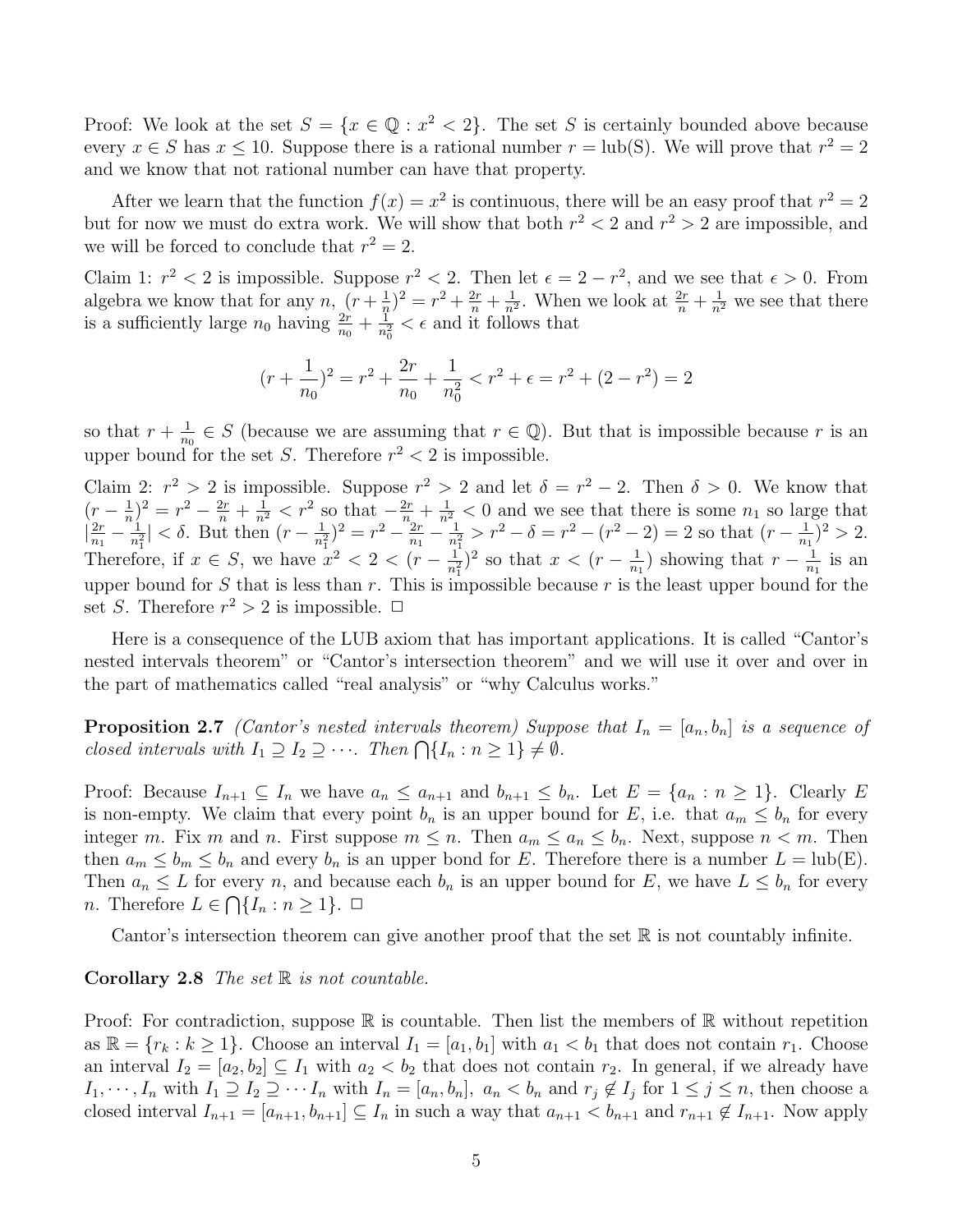the nested closed interval proposition to conclude that there is some real number  $L \in \bigcap \{I_n : n \geq 1\}.$ Because  $L \in \mathbb{R} = \{r_j : j \geq 1\}$  there must be some j with  $L = r_j$ . But then  $L \notin I_j$  so that  $\bigcap \{I_n : n \geq 1\} \subseteq I_j$  guarantees that  $L \notin \bigcap \{I_n : n \geq 1\}$  and that is impossible.

**Exercise:** In the proof of Corollary 2.8, why did we need to say that  $a_n < b_n$ ?

### 3 Definitions and examples for sequences

The set of positive integers is denoted by N. A sequence in a set X is a function  $f : \mathbb{N} \to X$ . Our text focuses on the case where  $X = \mathbb{R}$  but there can be sequences in any nonempty set. For historical reasons, we sometimes write " $x_1, x_2, \cdots$  is a sequence in the set X", or " $\langle x(n) \rangle$  is a sequence in X", by which we mean the function  $f(n) = x_n$ .

It is important to realize that a sequence  $\langle x_n \rangle$  is not the same as the set  $\{x_n : n \geq 1\}$ . For example, the function  $f(n) = (-1)^n$  is a sequence with infinitely many terms, while  $\{f(n) : n \geq 1\}$ is a set with just two elements.

In the set R of real numbers, the ball with radius  $\epsilon$  centered at the number p is

$$
B(p, \epsilon) = (p - \epsilon, p + \epsilon).
$$

This is just an open interval centered at p with radius  $\epsilon$ ; we call it a ball because many of the things we prove about  $\mathbb R$  have analogs in the plane and in space, where the word "interval" cannot be used but the word "ball" can.

**Definition 3.1** A real number L is the limit of a sequence  $\langle x_n \rangle$  if for each  $\epsilon > 0$  there is an  $N \in \mathbb{N}$ with the property that whenever  $n \geq N, x_n \in B(L, \epsilon)$ . If L is the limit of  $\langle x_n \rangle$  then we say that  $\langle x_n \rangle$ converges to L and write  $x_n \to L$  or  $\lim x_n = L$ .

That definition is ultra-important. We can restate it as: for each  $\epsilon > 0$  there is a cut off point N such that  $|L - x_n| < \epsilon$  whenever  $n \geq N$ . We can state this informally as "The sequence  $x_n$ eventually gets in, and stays in, every  $\epsilon$ -ball centered at  $L$ ."

It is crucial to be able to state what it means for a sequence  $x_n$  not to converge to the real number L: there is some  $\epsilon > 0$  so that for every N, there is some  $n \geq N$  with  $x_n \notin (L - \epsilon, L + \epsilon)$ . Here are two examples to consider:  $x_n = (-1)^n$ , and  $y_n = n^2$ . Neither converges to a real number. **Exercise**: Consider the sequence  $a_n = \sin(\frac{1}{n})$  where  $\frac{1}{n}$  is measured in radians. Does this sequence

**Lemma 3.2** If  $a_n \to L$  is a convergent sequence of real numbers then the set  $\{a_n : n \geq 1\}$  is bounded.

converge to a real number? What about the sequence  $b_n = \sin(n)$ ?

Proof: According to the definition of  $a_n \to L$ , there is some N such that  $n \geq N$  guarantees that  $a_n \in (L-1, L+1)$ . Then  $|a_n| \leq \max(|L-1|, |L+1|)$  for all  $n \geq N$ . Because the set  $\{|L-1|, |L+1|, |a_1|, |a_2|, \cdots, |a_N|\}\$ is finite, it has a maximum element M, and then we have that  $\{a_n : n \geq 1\} \subseteq [-M, M]$  showing that  $\{a_n : n \geq 1\}$  is a bounded set.  $\Box$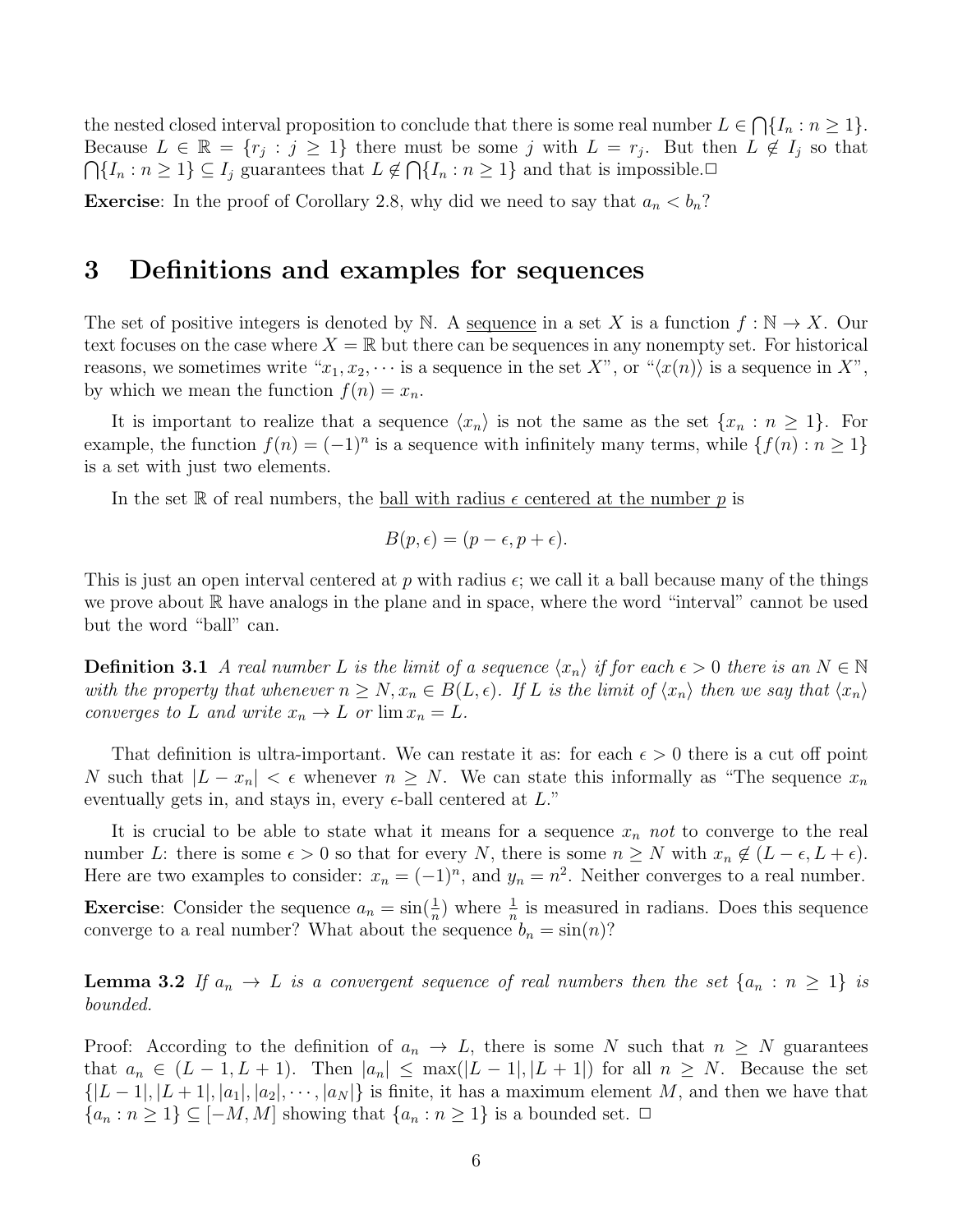**EXERCISE** In the previous proof, why didn't we say  $|a_n| \leq |L+1|$  for all  $n \geq N$ ?

Could it be that a convergent sequence  $\langle x_n \rangle$  has two limits? In other words, is it true that if we could prove that  $\langle x_n \rangle$  converges to both L and M, then  $L = M$ ?

**Proposition 3.3** A convergent sequence in R cannot have two distinct limits.

Proof: Suppose  $L \neq M$  are both limits of the sequence  $\langle x_n \rangle$ . Then the number  $\epsilon = |L - M|$  is positive. Because  $x_n \to L$  there is a cut-off number  $N_L$  such that if  $n \ge N_L$  then  $|x_n - L| < \frac{\epsilon}{3}$  $rac{\epsilon}{3}$  and a number  $N_M$  such that if  $n \ge N_M$  then  $|x_n - M| < \frac{\epsilon}{3}$  $\frac{\epsilon}{3}$ . Consider any integer  $n \geq \max(N_L, N_M)$ . Then

$$
\epsilon = |L - M| \le |L - x_n| + |x_n - M| < \frac{\epsilon}{3} + \frac{\epsilon}{3} < \epsilon
$$

and that is impossible. Therefore  $L \neq M$  cannot happen.  $\Box$ 

**Exercise:** Suppose  $a_n$  is a sequence of real numbers and that  $a_n \to p \in \mathbb{R}$ .

- a) Show that if each  $a_n > 0$ , then  $p \geq 0$ .
- b) Can we prove that if  $a_n > 0$  for all n, then  $p > 0$ ?

In other courses you will develop special tricks for finding the limits of certain sequences, and I don't mind if you use tricks like L'Hospital's rule to guess what a sequence's limit must be. However, for now, to actually prove that a sequence has a certain limit, we must use only algebra, the definition of limits, and the following result, often called the "Sandwich Theorem".

**Theorem 3.4** (Sandwich Theorem) Suppose  $a_n, b_n$  and  $c_n$  are sequences of real numbers with  $a_n \leq$  $b_n \leq c_n$  for all sufficiently large n. If  $a_n \to L$  and  $c_n \to L$  then  $b_n \to L$ 

Proof: There is some  $N_0$  with  $a_n \leq b_n \leq c_n$  for all  $n \geq N_0$ . Now suppose  $\epsilon > 0$  is given. There are integers  $N_1, N_2$  such that if  $n \geq N_1$  then  $a_n \in (L - \epsilon, L + \epsilon)$  and if  $n \geq N_2$  then  $c_n \in (L - \epsilon, L + \epsilon)$ . Then if  $n \ge \max(N_0, N_1, N_2)$  we have  $b_n \in [a_n, c_n] \subseteq (L - \epsilon, L + \epsilon)$ .

**Example 3.5** As  $n \to \infty$ , the sequence  $b_n = \frac{\sin(n)}{n} \to 0$ .

Proof: We don't have a good idea of what the sequence  $sin(n)$  does, except that  $|sin(n)| \leq 1$ . Let  $a_n = -\frac{1}{n}$  $\frac{1}{n}$  and  $c_n = \frac{1}{n}$  $\frac{1}{n}$  for each n. Then  $-\frac{1}{n} \leq \frac{\sin(n)}{n} \leq \frac{1}{n}$  $\frac{1}{n}$  so that the sequence  $b_n = \frac{\sin(n)}{n}$  $\frac{n(n)}{n}$  is trapped between the sequence  $a_n = -\frac{1}{n}$  $\frac{1}{n}$  and  $c_n = \frac{1}{n}$  $\frac{1}{n}$ . Therefore, the Sandwich Theorem shows that  $\lim_{n} \frac{\sin(n)}{n} = 0. \ \ \Box$ 

**EXERCISE** Show that if  $|x_n| \to 0$  then  $x_n \to 0$  and give an example showing that  $|y_n| \to 2$  does not guarantee that  $y_n \to 2$ .

**Example 3.6** Without L'Hospital's rule, show that  $\lim_{n \to \infty} \frac{n^2+5n}{n^3} = 0$ 

Proof: For  $n \geq 1$  algebra gives us

$$
\frac{n^2+5n}{n^3} = \frac{n^2+5n}{n^3} * \frac{\frac{1}{n^3}}{\frac{1}{n^3}} = \frac{\frac{1}{n} + \frac{5}{n^2}}{1}.
$$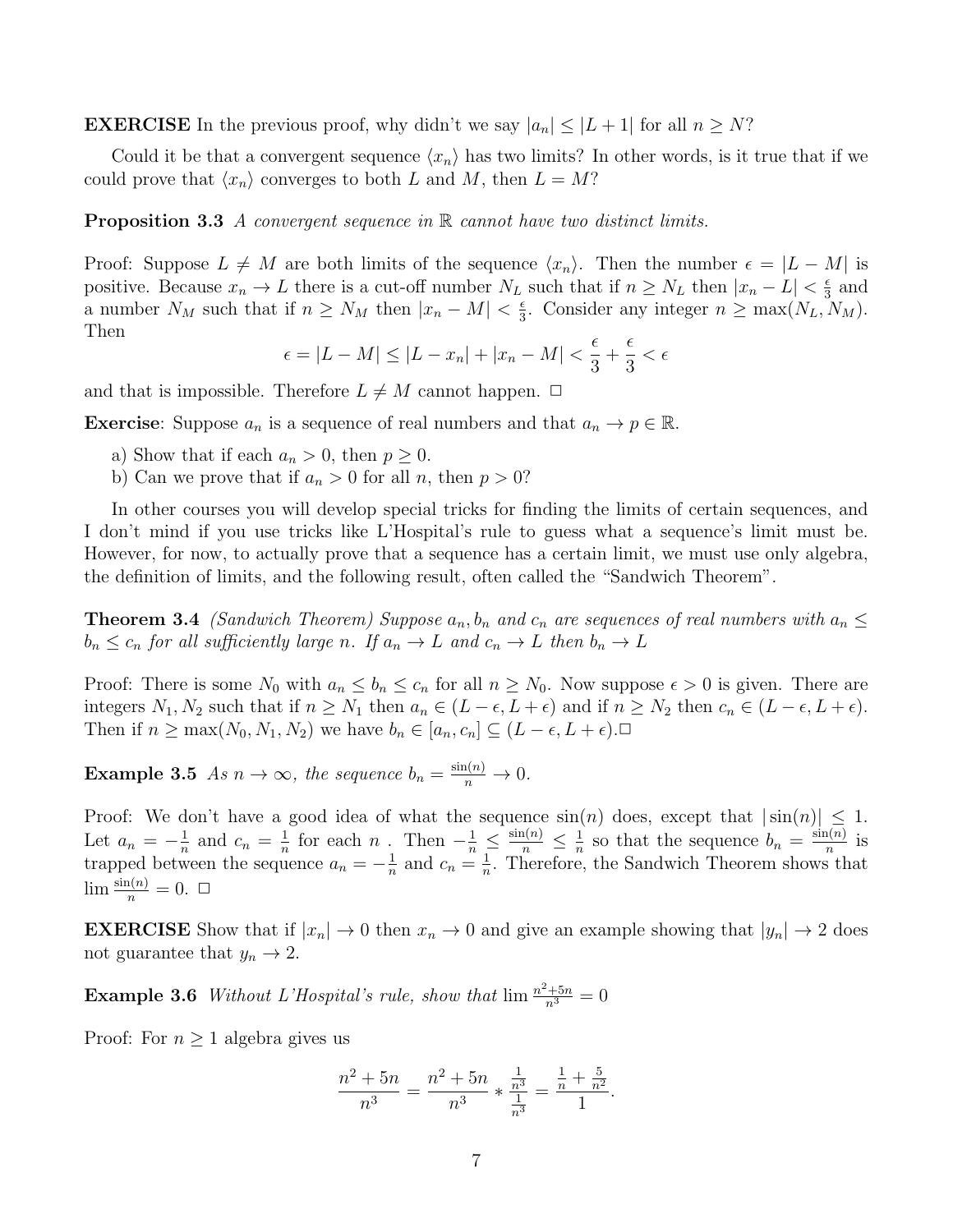Now  $0 \leq \frac{1}{n} + \frac{5}{n^2} \leq \frac{1}{n} + \frac{5}{n} = \frac{6}{n}$  $\frac{6}{n}$ . Therefore the quantity  $\frac{1}{n} + \frac{5}{n^2}$  $\frac{5}{n^2}$  is trapped between the sequence that is constantly 0 and the sequence  $\frac{6}{n}$  that converges to 0, so that the Sandwich Theorem guarantees that  $\frac{n^2+5n}{n^3} = \frac{1}{n} + \frac{5}{n^2} \to 0$ .

A very useful tool for making estimates is the binomial theorem which allows us to expand  $(a + b)^n$  into a sum of products of terms  $a^{n-k}b^k$ . You may have used Pascal's triangle to find the coefficients of the term  $a^{n-k}b^k$  in that expansion.

**Theorem 3.7** For each positive integer n and each pair of real numbers  $a, b$ , we have

$$
(a+b)^n = \sum \left\{ \binom{n}{k} a^{n-k} b^k : 0 \le k \le n \right\}
$$

where  $\binom{n}{k}$  $\binom{n}{k}$  is is the coefficient called "n choose  $k$ "<sup>1</sup> In particular,  $(1+b)^n = 1 + nb + \frac{n(n-1)}{2}$  $\frac{b^{2}-1}{2}b^{2}+\cdots+b^{n}$ .

Example 3.8  $\lim_{n\to\infty} n^{\frac{1}{n}} = 1$ 

Proof: We know that  $n^{\frac{1}{n}} > 1$  for each positive integer  $n > 1$ . Let  $a_n = n^{\frac{1}{n}} - 1$ . Then  $a_n > 0$ . We must show that  $a_n \to 0$ .

Consider  $n \geq 2$ . Note that  $1 + a_n = n^{\frac{1}{n}}$  so that  $(1 + a_n)^n = n$ . By the binomial theorem we have

$$
n = (1 + a_n)^n = 1 + na_n + \frac{n(n-1)}{2}a_n^2 + \text{ other positive terms } \ge 1 + na_n + \frac{n(n-1)}{2}a_n^2
$$

so that

$$
n-1 \ge na_n[1 + \frac{(n-1)a_n}{2}]
$$

which gives us

$$
\frac{(n-1)}{n} \ge a_n[1 + \frac{n-1}{2}a_n] \ge a_n[\frac{n-1}{2}a_n] = a_n^2[\frac{n-1}{2}].
$$

Multiply by 2 and divide by  $(n-1)$  (why is  $(n-1) \neq 0$ ?) and we get

$$
\frac{2(n-1)}{n(n-1)} \ge a_n^2 \ge 0
$$

so  $\frac{2}{n} \ge a_n^2 \ge 0$ . The Sandwich Theorem applies to guarantee that  $a_n^2 \to 0$ . But then  $a_n \to 0$  as required.  $\Box$ 

**EXERCISE:** Show that if  $a_n^2 \to 0$  then  $a_n \to 0$  without using the square root function. Then give an example of a sequence  $b_n$  with  $b_n^2 \to 4$  and yet  $b_n$  converges to neither of  $\pm 2$ .

$$
\binom{n}{k} = \frac{n(n-1)\cdots(n-k+1)}{k!}
$$

,

so  $\binom{n}{1} = n$  and  $\binom{n}{2} = \frac{n(n-1)}{2}$  $\frac{i-1j}{2}$ .

<sup>&</sup>lt;sup>1</sup>The number "*n* choose k" is the number of k-element subsets of a set of size *n*. Clearly  $\binom{n}{0} = 1 = \binom{n}{n}$  and the formula for  $\binom{n}{k}$  is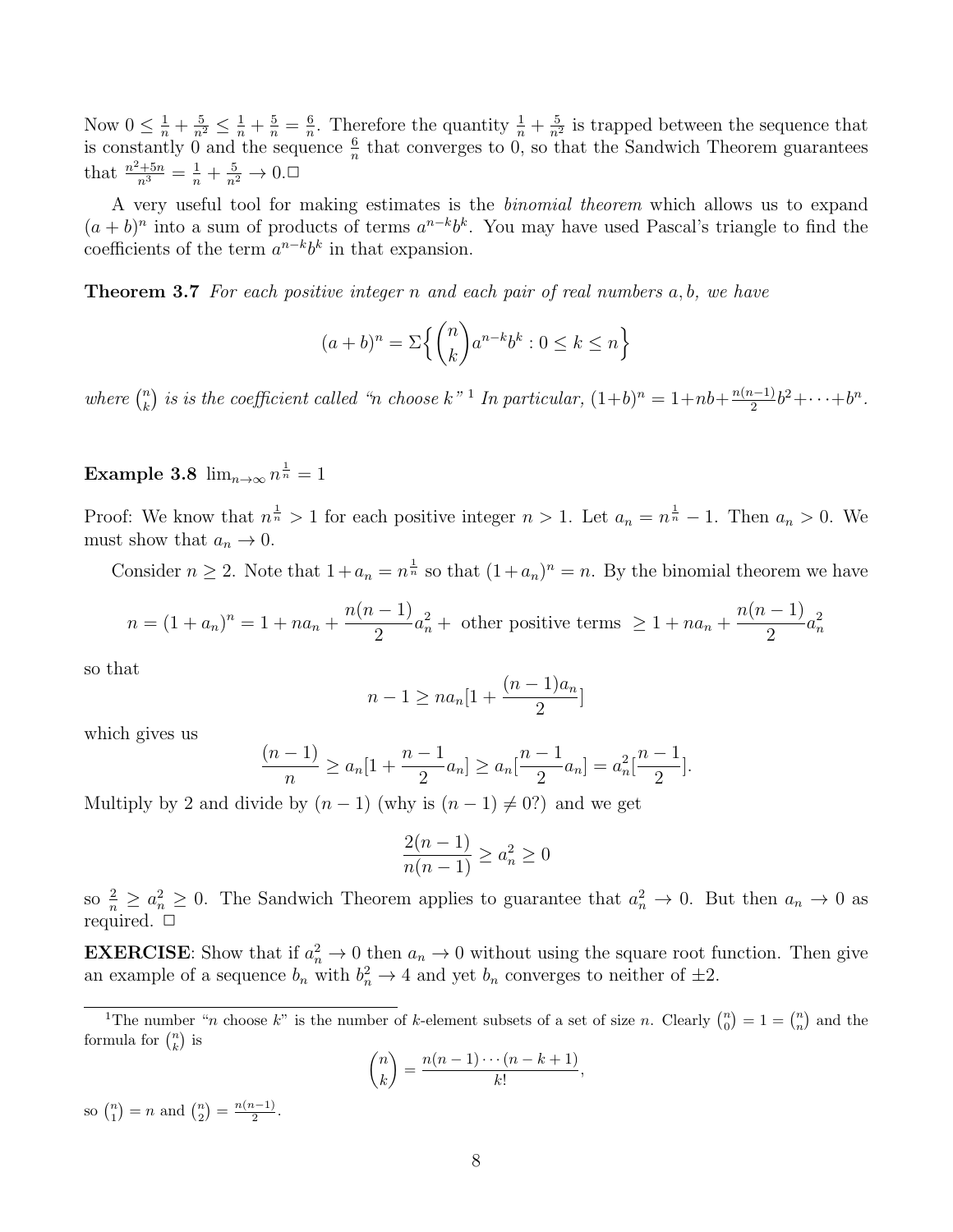**Theorem 3.9** : For  $|r| < 1$ ,  $\lim_{n \to \infty} r^n = 0$ .

Proof: If  $r = 0$  there is nothing to prove. Consider the case where  $0 < r < 1$ . Find a rational number  $q \in (r, 1)$ . Then  $0 \leq r^n \leq q^n$  for each  $n \geq 1$  so that if we can show that  $\lim_{n \to \infty} q^n = 0$ , then the Sandwich theorem will give  $\lim_{n\to\infty} r^n = 0$ .

We may write  $q = \frac{a}{b}$  where a, b are positive integers. Because  $q \in (0, 1)$  we know that  $a < b$ so that  $b = a + k$  for some integer  $k \ge 1$ . The binomial theorem tells us that  $b^n = (a + k)^n$  $a^{n} + na^{n-1}k$  other positive terms, so that  $b^{n} \ge a^{n} + na^{n-1}k$ .

Taking reciprocals reverses inequalities (for example,  $3 < 4$  and  $\frac{1}{4} < \frac{1}{3}$ )  $(\frac{1}{3})$  so that

$$
\frac{1}{b^n} \le \frac{1}{a^n + na^{n-1}k}
$$

and now when we multiply by the positive number  $a^n$  we get

$$
\frac{a^n}{b^n} \le \frac{a^n}{a^n + na^{n-1}k} = \frac{a^n}{a^{n-1}(a+nk)} = \frac{a}{a+nk}.
$$

At this point we have  $0 \leq r^n \leq \frac{a^n}{b^n} \leq \frac{a}{a+nk}$ . Because  $\lim_{n\to\infty} \frac{a}{a+nk} = 0$ , the Sandwich Theorem guarantees that  $0 \leq \lim_{n \to \infty} (\frac{a^n}{b^n}) \leq \lim_{n \to \infty} (\frac{a}{a+nk}) = 0$  as required for the case where  $r > 0$ .

Finally, if  $-1 < r < 0$ , we know that  $0 < |r| < 1$  so that the first part of the proof shows that  $|r|^{n} \to 0$  and now an earlier exercise gives  $r^{n} \to 0$ .  $\Box$ 

#### What to learn from the theorem about  $r^n$

(1) Sometimes rational numbers are easier to deal with than arbitrary real numbers.

(2) The binomial theorem strikes again.

Exercise: Prove that  $\lim_{n \to \infty} \sqrt[n]{n+1} = 1$ . Now find  $\lim_{n \to \infty} \sqrt[n]{a^n + b^n}$  assuming that  $a > b > 0$ . [Hint: The Sandwich theorem could help.]

**Exercise** Assume that  $e = \lim_{n \to \infty} (1 + \frac{1}{n})^n$  and determine the value of  $\lim_{n \to \infty} (1 + \frac{1}{n^2})^n$ . (Make sure you can do this via L'Hospital's rule, and without L'Hospital's rule.)

Exercise: What is wrong with the following argument (except that the conclusion is incorrect)? "We know that  $\lim_{n\to\infty} \left(1+\frac{1}{n}\right) = 1$  and that  $\lim_{n\to\infty} 1^n = 1$  and therefore  $e = \lim_{n\to\infty} (1+\frac{1}{n})^n =$  $lim_{n\to\infty} 1^n = 1$ ."

#### 4 Arithmetic and limits

Our next major result deals with the arithmetic of convergent sequences.

**Theorem 4.1** Suppose  $p_n \to s$  and  $q_n \to t$  where s and t are real numbers. Then

(i)  $p_n + q_n \rightarrow s + t$  $(ii)$   $p_nq_n \rightarrow st$ (iii) provided  $t \neq 0$ ,  $\frac{p_n}{q_n} \to \frac{s}{t}$ .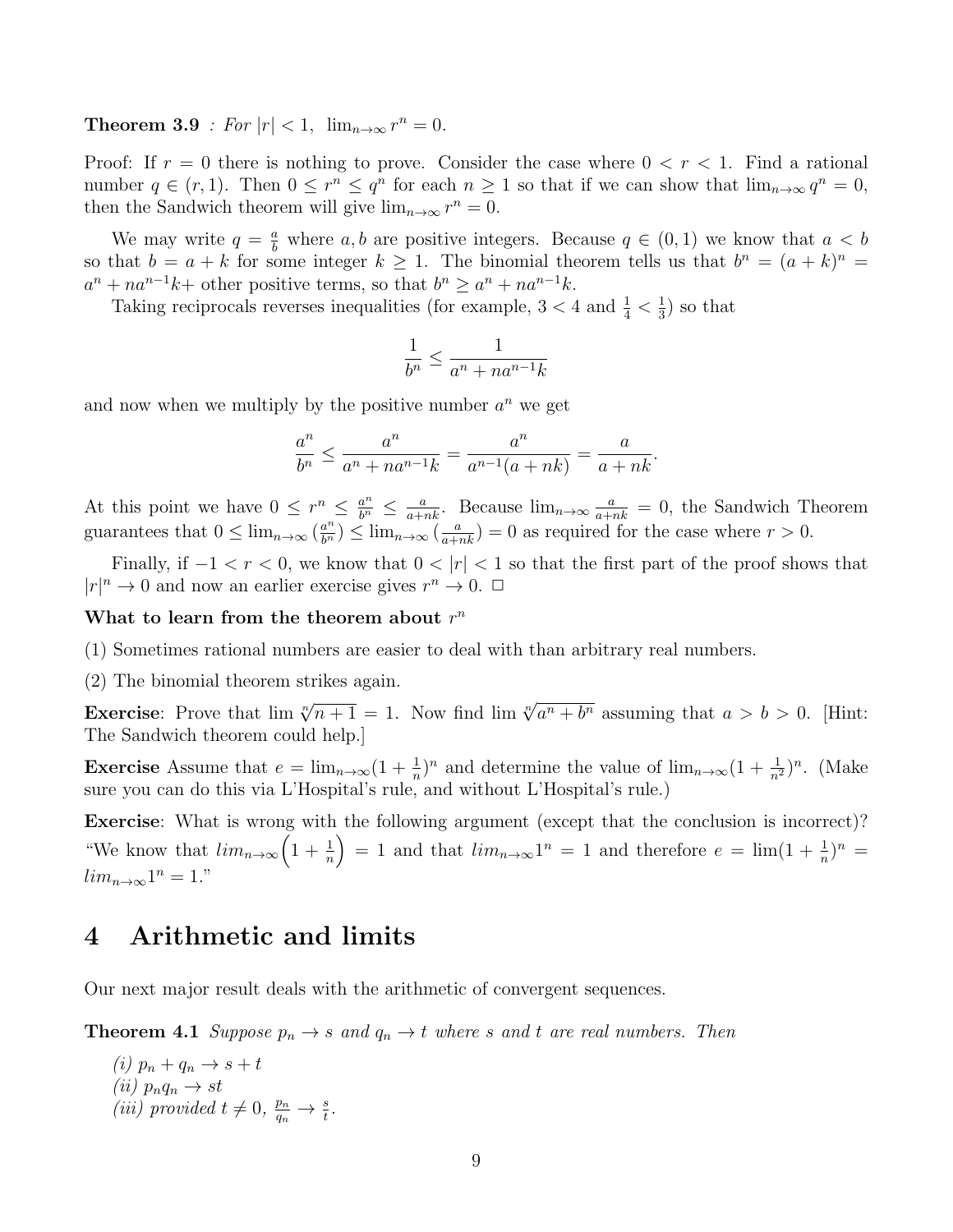Proof: A key to the proof is the triangle inequality which says that  $|x + y| \leq |x| + |y|$  for every  $x, y \in \mathbb{R}$ . To prove (a), suppose  $\epsilon > 0$ . We must show that for some N we have  $p_n + q_n \in \mathbb{R}$ .  $(s + t - \epsilon s + t + \epsilon)$  for every  $n \geq N$ . Translated into absolute value notation, what we want is  $|(s + t) - (p_n + q_n)| < \epsilon$  for all sufficiently large n. We know that  $p_n \to s$  so that there is some N<sub>1</sub> such that  $|s - p_n| < \frac{\epsilon}{2}$  $\frac{\epsilon}{2}$  for each  $n \geq N_1$  and similarly there is some  $N_2$  such that  $|t - q_n| < \frac{\epsilon}{2}$  $rac{\epsilon}{2}$  for each  $n \geq N_2$ . Consider any  $n \geq \max(N_1, N_2)$ . Then we have

(\*) 
$$
|(s+t)-(p_n+q_n)|=|(s-p_n)+(t-q_n)| \leq |s-p_n|+|t-q_n| < \frac{\epsilon}{2}+\frac{\epsilon}{2}=\epsilon,
$$

as required.

To prove (b) we use a trickier argument. This time we want to show that  $|st - p_n q_n|$  can be made small, by relating it to the two quantities we know we can make small, namely  $|s - p_n|$  and  $|t - q_n|$ . The key idea is

$$
(**) \quad |st - p_n q_n| = |st - s q_n + s q_n - p_n q_n| \leq |st - s q_n| + |s q_n - p_n q_n| = |s||t - q_n| + |s - p_n||q_n|.
$$

Because  $|t - q_n|$  can be made as small as we like, the quantity  $|t - q_n|$  times the constant  $|s|$  can be made as small as we want (details in a minute). Analogously,  $|s - p_n|$  can be made as small as we like, but the product  $|s - p_n| * |q_n|$  is much trickier because we are multiplying the smaller and smaller term  $|s - p_n|$  by the <u>variable</u> quantity  $|q_n|$ . Luckily Lemma 3.2 comes to our aid, because it gives us a constant  $M > 0$  having  $|q_n| \leq M$  for all values of n. Combined with equation (\*\*), that allows us to say that

$$
(***) \ \ |st - p_n q_n| \leq |s||t - q_n| + |s - p_n||q_n| \leq |s| * |t - q_n| + |s - p_n| * M.
$$

To finish the proof of (b), we want to make each of the terms  $|s| * |t - q_n|$  and  $|s - p_n| * M$  less than  $\epsilon$  $\frac{\epsilon}{2}$  for all sufficiently large *n*. That is easily done, as follows: Provided  $s \neq 0$ , there is some  $N_3$  such that  $n \geq N_3$  implies  $|t - q_n| < \frac{\epsilon}{2!}$  $\frac{\epsilon}{2|s|}$  because  $q_n \to t$ , and there is some  $N_4$  such that  $|s - p_n| < \frac{\epsilon}{2N}$ 2M whenever  $n \geq N_4$ . Then if  $n \geq \max(N_3, N_4)$  we have both  $|t - q_n| < \frac{\epsilon}{2!}$ .  $\frac{\epsilon}{2|s|}$  and  $|s-p_n| < \frac{\epsilon}{2\Lambda}$  $\frac{\epsilon}{2M}$  so that

$$
(****) \ \ |st - p_n q_n| \le |s| * |t - q_n| + |s - p_n| * M < |s| * \frac{\epsilon}{2|s|} + M \frac{\epsilon}{2M} = \epsilon,
$$

as required.

Question: Where would the above argument break down if  $s = 0$  and what would you do to fix the problem?]

To prove c), we start by showing that if  $\lim q_n = t$  with  $t \neq 0$ , then  $\lim \frac{1}{q_n} = \frac{1}{t}$  $\frac{1}{t}$ . This will involve showing that  $\left|\frac{1}{t} - \frac{1}{q_r}\right|$  $\frac{1}{q_n}$  can be made arbitrarily small. Note that  $\left|\frac{1}{t} - \frac{1}{q_n}\right|$  $\frac{1}{q_n}| = \left|\frac{q_n-t}{tq_n}\right|$  $\frac{t_{n}-t}{t_{q_{n}}}$  and that  $|t-q_{n}|$ can be made as small as we want, because  $\lim q_n = t$ . However, the denominator  $tq_n$  is variable and might get very close to 0 in which case the entire fraction  $\left|\frac{q_n-t}{t_q}\right|$  $\frac{t_n-t}{tq_n}$  could get very large even though its numerator is small. Here is how we solve that problem. Because  $\lim q_n = t \neq 0$  we know that there is some N such that for every  $n \geq N$ , we have  $|q_n| > \frac{|t|}{2} > 0$ . Then for  $n \geq N$ ,  $\frac{1}{|q_n|} < \frac{2}{|t|}$  $\frac{2}{|t|}$  so that  $\frac{1}{|tq_n|} < \frac{2}{|t^2|}$  $\frac{2}{|t^2|}$ . Denote the constant  $\frac{2}{|t^2|}$  by K. At this stage, for  $n \geq N$ , we have

$$
\left|\frac{1}{t} - \frac{1}{q_n}\right| = \frac{|q_n - t|}{|tq_n|} \le |q_n - t| * K.
$$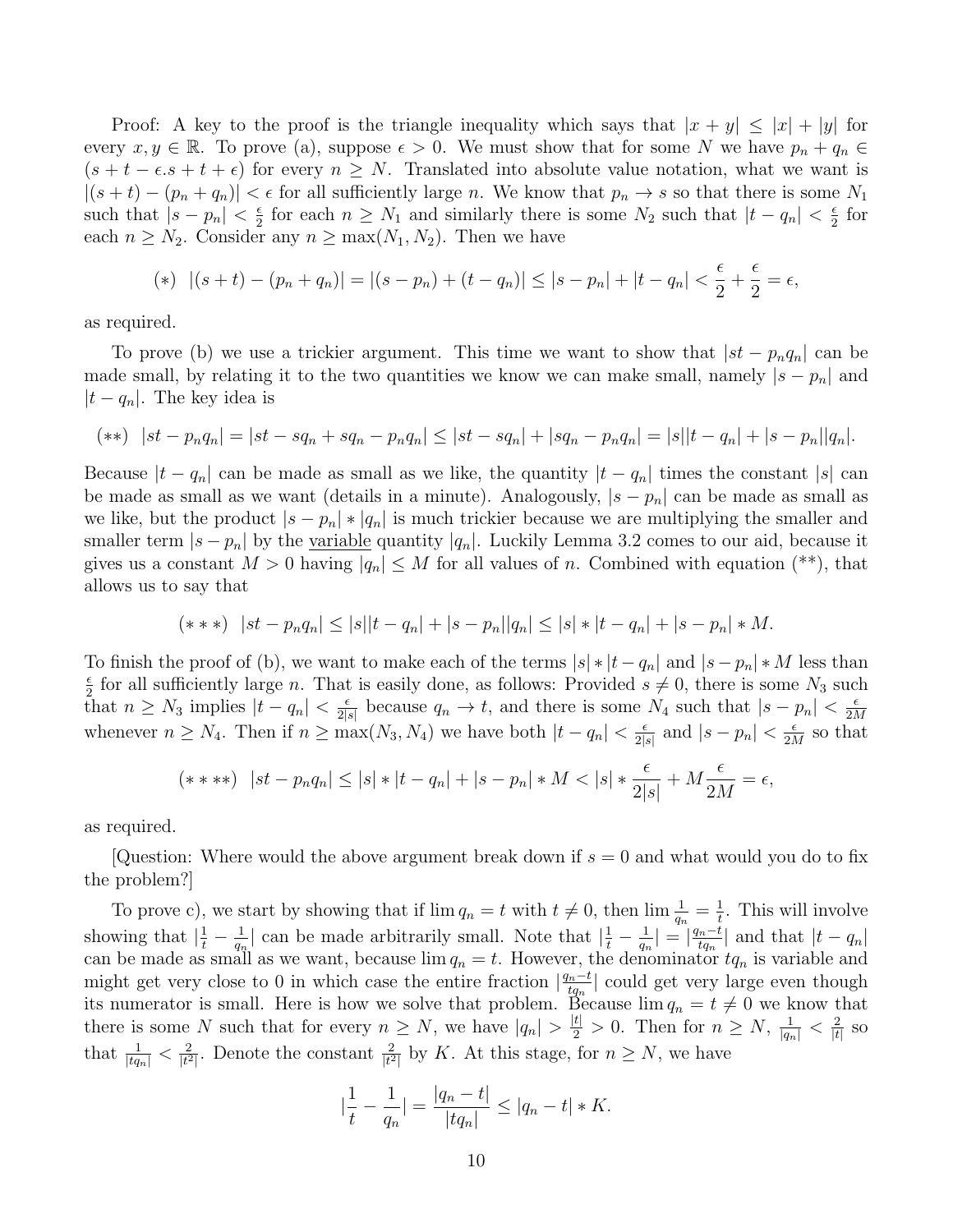Now, given any  $\epsilon > 0$ , find M so large that whenever  $n \geq M$ , we have  $|q_n - t| < \frac{\epsilon}{K}$  $\frac{\epsilon}{K}$ . Then, if  $n \geq \max(N, M)$  we have

$$
\left|\frac{1}{t} - \frac{1}{q_n}\right| = \frac{|q_n - t|}{|tq_n|} \le |q_n - t| * K \le \frac{\epsilon}{K} * K = \epsilon.
$$

To complete the proof of (c), note that  $\frac{p_n}{q_n} = p_n * \frac{1}{q_n}$  $\frac{1}{q_n}$  so that part (b) assures us that  $\lim \frac{p_n}{q_n} = \frac{s}{t}$  $\frac{s}{t}$ .  $\Box$ 

It is ultra important when applying Theorem 4.1 that both  $L$  and  $M$  must be real numbers. For example, you know that  $a_n = \frac{1}{n} \to 0$  and that  $b_n = n \to \infty$  (something we will discuss in a moment). But you cannot conclude that  $1 = \lim a_n b_n = (\lim a_n)(\lim b_n) = 0 * \infty$ .

**Exercise:** Suppose  $a_n \to p$  and  $b_n \to p$ . Prove that  $|a_n - b_n| \to 0$ . [How is the distance from  $a_n$  to  $b_n$  related to the distances from  $a_n$  to p and from  $b_n$  to p?

### 5 The extended real numbers and infinite limits

The symbols  $\infty$  and  $-\infty$  are not real numbers. They are symbols that lie at opposite ends of the real number line, and the set  $[-\infty, \infty]$  is sometimes called the "extended real number line". It is very dangerous to do arithmetic with these new symbols. For example  $\infty - \infty$  and  $\frac{\infty}{\infty}$  are simply undefined. L'Hospital's rule gives ways for dealing with them in some cases.

For some sequences  $a_n$  that do not converge to any real number, it makes sense to write  $\lim a_n =$ ∞. Here is the technical definition of that idea.

**Definition 5.1** Let  $a_n$  be a sequence of real numbers. We write  $\lim a_n = \infty$  if for each M there is an N such that  $a_n \geq M$  whenever  $n \geq N$ . We write  $\lim a_n = -\infty$  if for each M there is an N such that  $a_n \leq M$  for each  $n \geq N$ .

In the definition of lim  $a_n = L$  for a real number L we used the intervals  $(L-\epsilon, L+\epsilon)$  to describe what the phrase "close to L" meant. In the above definition, the the half lines  $(M, \infty)$  are used to describe being "close to  $+\infty$ ". We can describe  $\lim a_n = \infty$  informally by saying that the terms of the sequence  $a_n$  eventually get larger and stay larger than any fixed number M.

**EXERCISE**: Prove from the definition that  $\lim_{n+1} \frac{n^2}{n+1} = \infty$ .

**EXERCISE** Prove from the definition that if  $a_n > 0$  and  $\lim a_n = 0$ , then  $\lim \frac{1}{a_n} = \infty$ 

**Exercise**: Suppose  $a_n \leq b_n$  for all n and that  $a_n \to \infty$ . Use the definitions to show that  $b_n \to \infty$ . [This is a kind of sandwich theorem for infinite limits.]

### 6 Monotone sequences and subsequences

Given a sequence  $a_n$ , we obtain a <u>subsequence</u> by choosing positive integers  $n_1 < n_2 < \cdots$  and then looking at  $a_{n_1}, a_{n_2}, a_{n_3}, \cdots$ . Clearly  $n_1 \geq 1, n_2 \geq 2$  and in general  $n_k \geq k$ .

A crucial issue about subsequences is that one cannot repeat terms of  $a_n$  as in  $a_1, a_3, a_3, a_7, \cdots$  and one cannot change the order in which terms appear, as in  $a_5, a_2, a_7, \cdots$ . If we think of a sequence as a function  $f : \mathbb{N} \to \mathbb{R}$ , then a subsequence is the function f restricted to an infinite subset of N.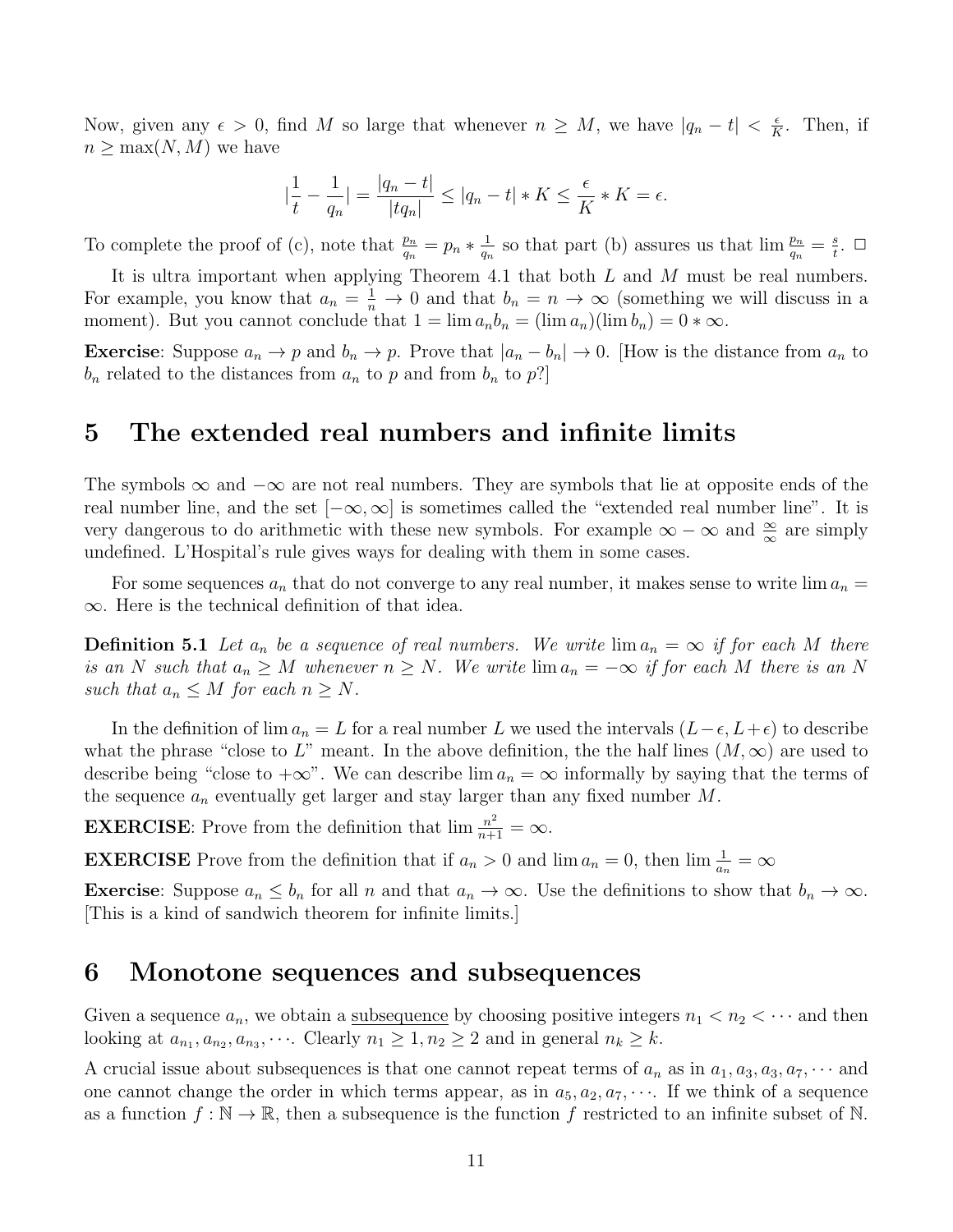**Lemma 6.1** Suppose  $a(n) \to p$ . Then every subsequence  $a(n_k)$  also converges to p

**EXERCISE** Prove that if  $a(n) \to p$ , then every subsequence  $a(n_k)$  also converges to p. It is useful to recall that for a subsequence  $a(n_k)$  of  $a(n)$ , we always have  $n_k \geq k$ .

It is often clumsy to type a statement like  $a_{n_{k+1}} \ge a_{n_k}$  and it is easier to type  $a(n_{k+1}) \ge a(n_k)$ . For that reason, we sometimes write sequences and subsequences as functions evaluated at various positive integers (which is technically more accurate even if it is less traditional).

A sequence  $a_n$  is **increasing** if  $a_n \le a_{n+1}$  for every  $n \in \mathbb{N}$ . The sequence is **strictly increasing** if  $a_n < a_{n+1}$  for every n. The terms "decreasing" and "strictly decreasing" are defined analogously and a sequence that is either increasing or decreasing is said to be "monotonic" or "monotone".

Here is a theorem with a particularly elegant proof.

**Theorem 6.2** Any sequence of real numbers has a monotone subsequence.

Proof: Let  $f(n) = a_n$  be a sequence. We say that a positive integer n is a "peak index" of the sequence if  $a_m \le a_n$  whenever  $m \ge n$ . Let P be the set of all peak indices of the sequence. The set P is either finite or infinite and we consider those two cases separately.

In case P is finite, let  $n_1$  be a positive integer larger than each integer in P. Then  $n_1$  is not a peak index of the original sequence, so there is a number  $n_2 > n_1$  with  $a(n_1) < a(n_2)$ . The number  $n_2 \notin P$  so that  $n_2$  is not a peak index of  $a(n)$  and therefore some  $n_3$  has  $a(n_2) < a(n_3)$ . Given  $n_1 < \cdots < n_k$  and  $a(n_k)$  with  $a(n_1) < \cdots < a(n_k)$ , we know that  $n_k \notin P$  and therefore some integer  $n_{k+1} > n_k$  has  $a(n_k) < a(n_{k+1})$ . Then  $\langle a(n_k) \rangle$  is our monotone subsequence.

In case P is infinite, list P in increasing order (without repetitions) as  $P = \{n_1, n_2, n_3, \dots\}$ . For each  $k, a(n_k)$  is a peak index of the original sequence, so that because  $n_{k+1} > n_k$  we know that  $a(n_{k+1}) \leq a(n_k)$ . Therefore  $\langle a(n_k) \rangle$  is the required monotone subsequence.  $\Box$ 

Most people would try (unsuccessfully) to prove Theorem 6.2 in an inductive or recursive fashion. In such a case, one might say "Let  $n_1 = 1$  and if you have already chosen finitely many terms  $a(n_1), a(n_2), \cdots a(n_k)$  in a monotone way, e.g., with  $a(n_1) \le a(n_2) \le \cdots \le a(n_k)$ , choose an integer  $n_{k+1} > n_k$  with  $a(n_k) \le a(n_{k+1})$ ." But how do you know there is such an integer  $n_{k+1}$ ? If there is, good for you. If there isn't, then some of your earlier choices were wrong, and perhaps your decision to search for an increasing subsequence was wrong because, maybe, the subsequence for which you should be aiming is decreasing. The proof given for Theorem 6.2 is one that contains a flash of inspiration that gets around the direction-switching problem that might otherwise come up.

#### Proposition 6.3 Any bounded monotone sequence converges.

Proof: Consider the case where  $a_1 \le a_2 \le \cdots$  is an increasing sequence. Then the set  $E = \{a_n :$  $n \geq 1$  is a bounded nonempty set of real numbers, so it has a least upper bound L. We claim  $\lim a_n = L$ . Let  $\epsilon > 0$ . The  $L - \epsilon$  is not an upper bound for the set E so there is some N with  $L - \epsilon < a_N \leq L$ . For any  $n \geq N$  we have  $a_N \leq a_n \leq L$  so that  $|L - a_n| < \epsilon$ , as required.  $\Box$ 

**EXERCISE:** Suppose  $a_n$  is a bounded decreasing sequence. Prove that  $a_n$  converges.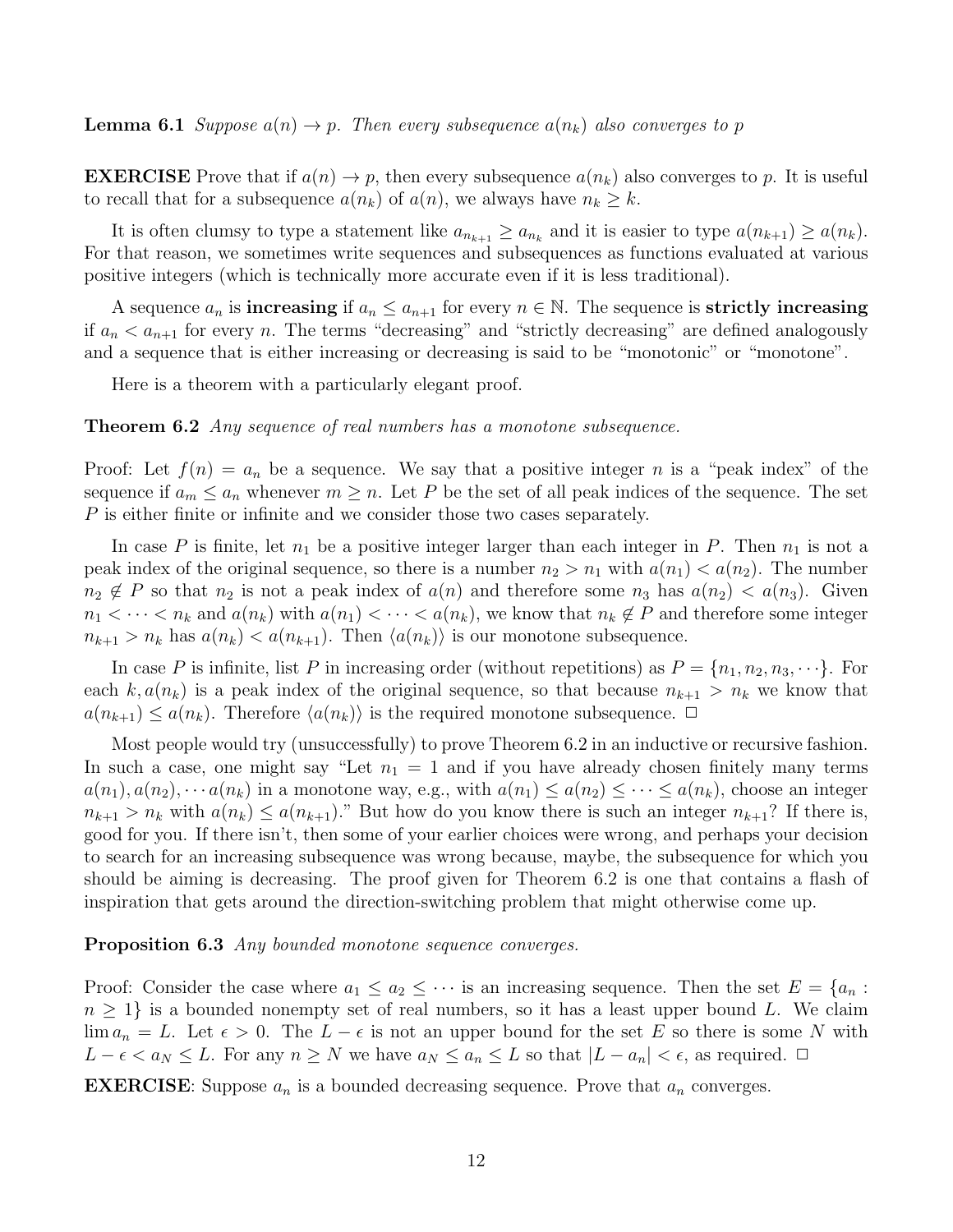**Exercise:** Suppose  $a_n$  is a sequence of integers with  $a_n \in \{0, 1, 2, 3, 4, 5, 6, 7, 8, 9\}$  for each n. Let  $Sum_1 = \frac{a_1}{10}$  $\frac{a_1}{10^1}$ ,  $Sum_2 = \frac{a_1}{10^1} + \frac{a_2}{10^2}$  and

$$
Sum_n = \frac{a_1}{10^1} + \frac{a_2}{10^2} + \dots + \frac{a_n}{10^n}.
$$

Show that  $Sum_n$  is a monotone sequence. Also show that  $Sum_n \leq 1$  for each n. Explain why the sequence  $Sum_1, Sum_2, \dots$  has a limit in R. As you will see in a few pages, this limit is denoted by  $\Sigma_1^{\infty} \frac{a_n}{10^n}$ . Explain how this is related to Cantor's proof that the set R is not countable.

Our next theorem is named after two mathematicians (Bolzano and Weierstrass) who discovered it in the 1800s.

Theorem 6.4 (Bolzano-Weierstrass Theorem) Any bounded sequence of real numbers has a convergent subsequence.

Proof: Suppose  $a(n)$  is a sequence of real numbers that is bounded. Using Theorem 6.2 we find a monotone subsequence  $a(n_k)$ . But then  $a(n_k)$  is both bounded and monotone, so that Proposition 6.3 guarantees that  $a(n_k)$  converges.  $\Box$ 

Here is a second proof of the Bolzano-Weierstrass theorem that is based on bisections. Many theorems are proved by the bisection method.

Second Proof of Bolzano-Weierstrass Theorem: Because the sequence  $a(n)$  is bounded, there is a closed interval  $I_1$  that contains every  $a(n)$ . Let  $n_1 = 1$  (so that  $a(n_1) \in I_1$ ). Divide  $I_1$  into two equal-length closed subintervals. At least one subinterval contains infinitely many terms of  $a(n)$ and we call that part  $I_2$ . Let  $n_2$  be the first integer with  $a(n_2) \in I_2$  and having  $n_2 > n_1$ . Note that the width of  $I_2$  is one half of the length of  $I_1$ 

For induction hypothesis, suppose we have closed intervals  $I_1 \supseteq I_2 \supseteq \cdots \supseteq I_k$  and integers  $n_1, \cdots, n_k$  where

- a) the diameter of  $I_k$  is  $\frac{1}{2^{k-1}}$  times the diameter of  $I_1$
- b)  $I_k$  contains infinitely many terms of the sequence  $a(n)$ ,
- c)  $n_1 < n_2 < \cdots < n_k$  where  $a(n_j) \in I_j$  for  $1 \leq j \leq k$ .

Now divide  $I_k$  into two equal-length closed intervals. At least one of them must contain infinitely many terms of  $a(n)$  and we denote that subinterval by  $I_{k+1}$ . Note that the diameter of  $I_{k+1}$  is one half of the diameter of  $I_k$ , so that the diameter of  $I_{k+1}$  is  $\frac{1}{2^k}$  times the diameter of  $I_1$ . Because the set  $I_{k+1}$  contains infinitely many terms of  $a(n)$  there is a first integer  $n_{k+1}$  with  $a(n_{k+1}) \in I_{k+1}$  and  $n_{k+1} > n_k$ .

This recursive construction gives us closed bounded intervals  $I_1 \supseteq I_2 \supseteq \cdots$  where the diameter of  $I_k$  is  $\frac{1}{2^{k-1}}$  times the diameter of  $I_1$ . Therefore  $\bigcap \{I_k : k \geq 1\} \neq \emptyset$ . Let  $L \in \bigcap \{I_k : k \geq 1\} \neq \emptyset$ . We claim that  $a(n_k) \to L$ . To prove that assertion, suppose  $\epsilon > 0$  and choose K so large that  $\frac{1}{2^{K-1}} < \epsilon$ . Because the diameter of  $I_K$  is  $\frac{1}{2^{K-1}} < \epsilon$  and  $L \in I_K$  we see that  $I_K \subseteq (L - \epsilon, L + \epsilon)$ . But for every  $k \geq K$  we have  $a(n_k) \in I_k \subseteq I_K$ , showing that  $a_k \in (L - \epsilon, L + \epsilon)$  for every  $k \geq K$ .  $\Box$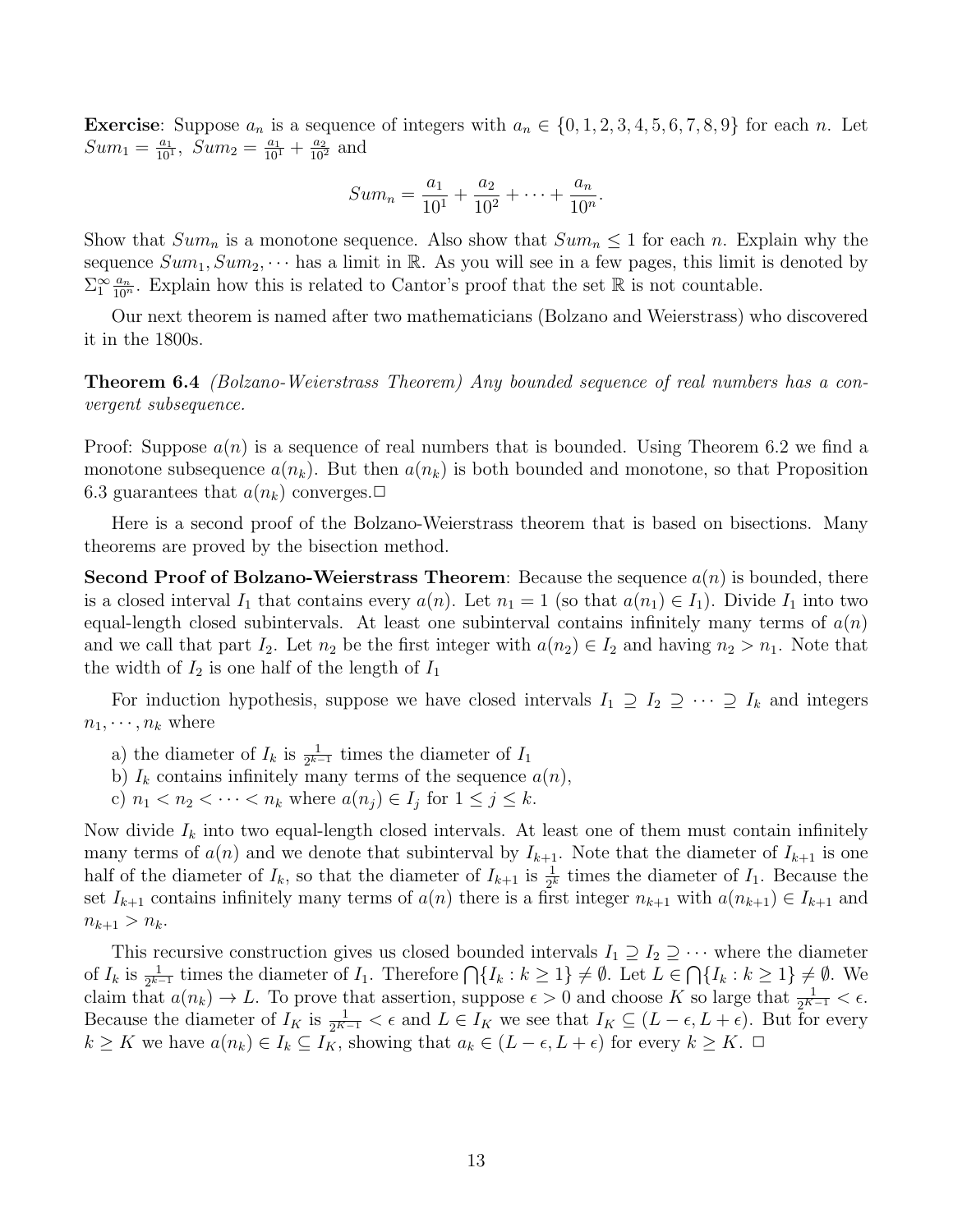### 7 First application of sequences: Continuous functions

Once we understand sequences we can sat exactly what we meant in Calculus by a continuous function.

**Definition 1:** A function  $f : \mathbb{R} \to \mathbb{R}$  is <u>continuous at a point p</u> if for every sequence  $x_n$  with  $\lim x_n = p$  we have  $\lim f(x_n) = f(p)$ .

Intuitively, Definition 1 says that for any sequence  $x_n$  that approximates the number p, then the image sequence  $f(x_n)$  must approximate  $f(p)$ . How could that fail to happen? Here are two examples.

Example: Let's look at a function that is not continuous because it has a jump in its graph. Define  $f(x) = x + 1$  if  $x \le 2$  and  $f(x) = x^2$  if  $x > 2$ . Imagine a sequence  $x_n$  that approaches the number 2 from above. Then  $f(x_n) = (x_n)^2$  which approaches 4 from above, and yet  $f(2) = 2 + 1 = 3$ , showing that  $\lim f(x_n) \neq f(2)$ . A discontinuity of this type is called a jump discontinuity.

**Example:** Now we look at a stranger type of discontinuity. For  $x \neq 0$  define  $g(x) = \sin(\frac{1}{x})$ , and define  $g(0) = a$  value that we will try to determine in a moment. In class I will draw a portion of the graph. When x is close to, but not equal to, zero, a very small change in x causes  $\frac{1}{x}$  to move through a very long segment of the x-axis. For example, sliding x from  $\frac{1}{100}$  to  $\frac{1}{1000}$  causes  $\frac{1}{x}$  to move through the segment from 100 to 1,000, and as  $\frac{1}{x}$  moves from 100 to 1,000,  $\sin(\frac{1}{x})$  moves through hundreds of cycles of length  $2\pi$ , with the value of  $\sin(\frac{1}{x})$  swinging from  $-1$  to  $0$  and then to 1 and then to 0 and then back to -1. What should be the value of  $g(x)$  at  $x = 0$ ? First consider a sequence of points on the x-axis that cause  $g(x)$  to have value  $+1$ : we use  $a_1 = \frac{2}{\pi}$  $\frac{2}{\pi}$ ,  $b_2 = \frac{2}{5\pi}$  $\frac{2}{5\pi}$ ,  $a_3 = \frac{2}{9\pi}$  $\frac{2}{9\pi}, \cdots$  For each  $n \geq 1$  we have  $g(a_n) = 1$  so that because  $a_n \to 0$  we must have  $g(0) = \lim_{n \to \infty} g(a_n) = 1$  if we expect  $g(x)$  to be continuous at  $x = 0$ . But now look at a sequence points on the x axis that cause  $g(x) = 0$ : we use  $b_n = \frac{1}{n^2}$  $\frac{1}{n\pi}$  and because  $b_n \to 0$  we see that if g is to be continuous, we must have  $g(0) = \lim_{n\to\infty} g(b_n) = 0$ . At this point, we know that there is no way to define  $g(0)$  in such a way that the function  $q(x)$  will be continuous at  $x = 0$ . This kind of discontinuous behavior is sometimes called an oscillatory discontinuity.

**Example:** If  $x \neq 0$  we define  $h(x) = x \sin(\frac{1}{x})$  and define  $h(0) = 0$ . Because the values of the sine function are all trapped between  $-1$  and  $+1$ , we see that the graph of  $h(x)$  is trapped between the straight lines  $y = -x$  and  $y = x$ . Now the Sandwich Theorem shows us that if  $x_n$  is any sequence with  $x_n \to 0$ , then  $\lim_{n\to\infty} h(x) = 0$ . Therefore h is continuous at  $x = 0$ . The function h is what some call <u>damped oscillation</u>. Other examples of this type are  $k(x) = x^2 \sin(\frac{1}{x})$  and  $k(0) = 0$  whose graph is trapped between the parabolic graphs  $y = x^2$  and  $y = -x^2$ .

Your Calculus course might have included a definition of continuity that is different from ours. Here is the definition of continuity of  $f(x)$  at a point p that your Calculus course might have contained.

**Definition 2:** A function  $f : \mathbb{R} \to \mathbb{R}$  is continuous at p provided for each  $\epsilon > 0$  there is some  $\delta > 0$ with the property that if  $|x - p| < \delta$  then  $|f(x) - f(p)| < \epsilon$ .

Luckily, as our next proposition shows, Definitions 1 and 2 are logically equivalent, and sometimes one is better suited to an individual problem than the other.

**Proposition 7.1** Suppose  $f : \mathbb{R} \to \mathbb{R}$  and  $p \in \mathbb{R}$ . Then f is continuous at p in the sense of Definition 1 if and only if  $f$  is continuous at  $p$  in the sense of Definition 2.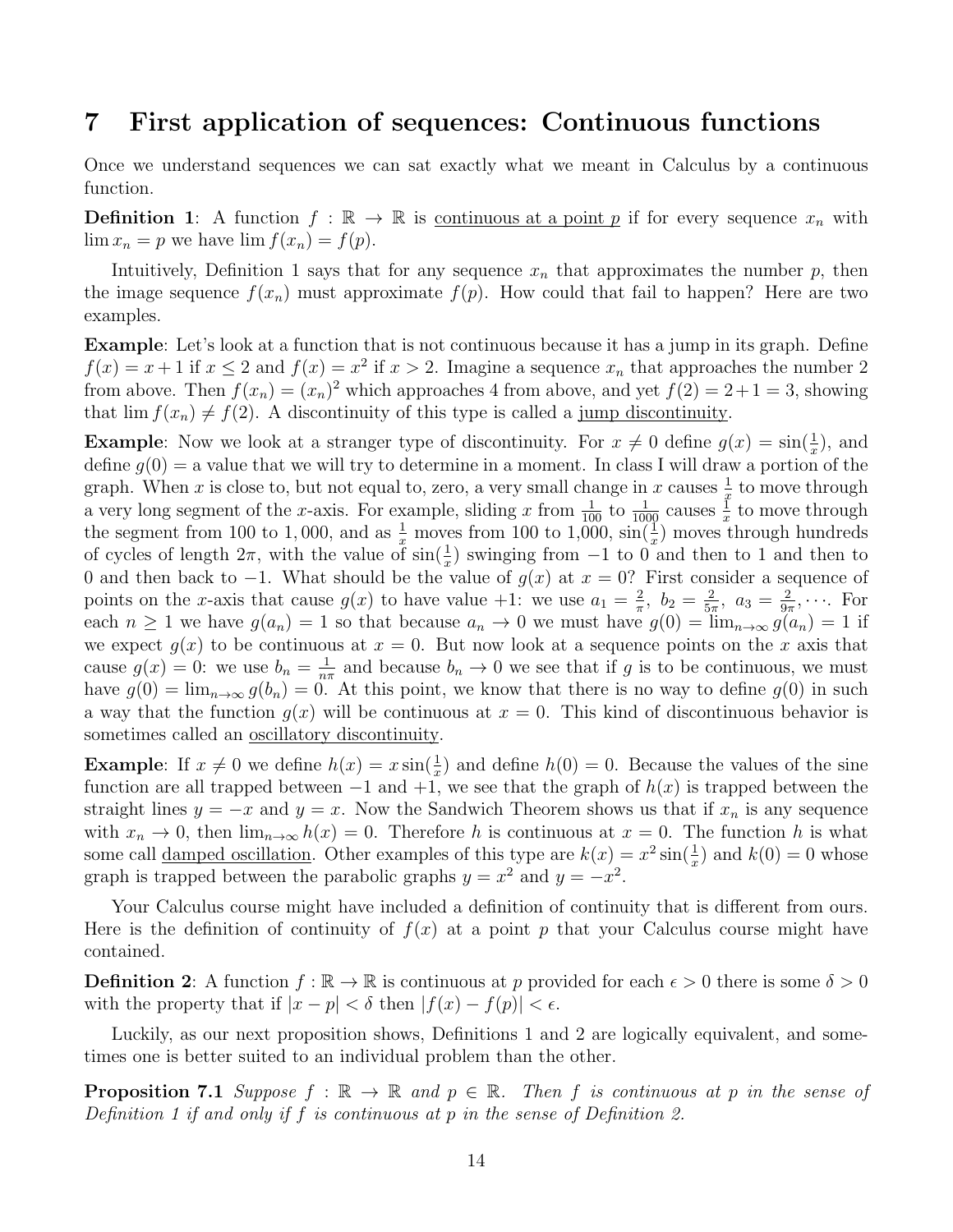Proof: First we show that Definition 1 implies Definition 2. Suppose that f is continuous at p in the sense of Definition 1, and suppose f does \*not\* satisfy Definition 2. (We will ge a contradiction.) Because f does not satisfy Definition 2, there is some positive number  $\epsilon$  so that no corresponding  $\delta$  can be found. Consequently, no matter what  $\delta > 0$  someone proposes, there is an x value less than  $\delta$  units from p for which  $f(x)$  is not within  $\epsilon$  units of  $f(p)$ . In particular, then, for each number  $\frac{1}{n}$  there is some  $x_n \in (p - \frac{1}{n})$  $\frac{1}{n}, p + \frac{1}{n}$  $\frac{1}{n}$ ) for which  $f(x_n) \notin (p - \epsilon, p + \epsilon)$ . Then  $x_n$  is a sequence that converges to p and yet  $f(x_n)$  stays far away from  $f(p)$ , so the image sequence  $f(x_n)$  does not converge to  $f(p)$ , contradicting Definition 1. Therefore, if f satisfies Definition 1 then f satisfies Definition 2.

To show that Definition 2 implies Definition 1, suppose f satisfies Definition 2, and suppose  $x_n \to p$ . To show that f satisfies Definition 1 we must show that  $f(x_n) \to f(p)$ . To show that  $f(x_n) \to f(p)$ , suppose  $\epsilon > 0$  is given. Use Definition 2 to find the positive number  $\delta$  corresponding to the given  $\epsilon$  with the property that if  $|x - p| < \delta$ , then  $|f(x) - f(p)| < \epsilon$ . Because  $x_n \to p$ , there is some cutoff N so that if  $n \geq N$ , then  $x_n \in (p - \delta, p + \delta)$ , i.e.,  $|p - x_n| < \delta$ . Using the fact that  $\delta$ corresponds to  $\epsilon$  in the sense of Definition 2, we know that for each  $n \ge N, |f(x_n) - f(p)| < \epsilon$ . But that is exactly what we need to do to show that  $f(x_n) \to f(p)$ , so we see that f satisfies Definition 1. Therefore, if f satisfies Definition 2, then f satisfies Definition 1.  $\Box$ 

**Definition** To say that a function  $f : \mathbb{R} \to \mathbb{R}$  is continuous on R means that f is continuous at every point of R.

You may recall the array of theorems that continuous functions satisfy. Using sequences, most are easily proved. Here are some examples.

**Proposition 7.2** Suppose  $f : \mathbb{R} \to \mathbb{R}$  is continuous and suppose the interval  $[a, b]$  is given. Then there are numbers M and M such that  $\{f(x): a \leq x \leq b\} \subseteq [M, M]$ , i.e., f is a bounded function for  $x \in [a, b]$ .

Proof: We will show that there is some number M with  $f(x) \leq M$  for each  $x \in [a, b]$ . A similar argument shows that there will be another number M<sup>n</sup> with  $M \leq f(x)$  for all  $x \in [a, b]$ . Then we will have  $f(x) \in [M, M]$  for all  $x \in [a, b]$ 

For contradiction, suppose there is no such number  $M$ . Then for each positive integer  $n$ , there is some  $x(n) \in [a, b]$  with  $n < f(x(n))$ . Because  $x(n)$  is a bounded sequence, the Balzano-Weierstrass theorem gives us a convergent subsequence  $x(n_k)$  which has a limit  $p \in [a, b]$ . Then  $f(p) = \lim f(x(n_k))$ . But the fact that  $f(x(n_k)) > n_k \geq k$  means that  $f(p) = \lim f(x(n_k))$  mut be greater than each integer k, and that is impossible.  $\Box$ 

**Theorem 7.3** (Maximum Value Theorem) Suppose  $f : \mathbb{R} \to \mathbb{R}$  is continuous and [a, b] is given. Then there is some  $c \in [a, b]$  with the property that  $f(x) \leq f(c)$  for all  $x \in [a, b]$ .

Proof: From Proposition 7.2 we know that the set  $S = \{f(x) : x \in [a, b]\}$  is nonempty and bounded, so the LUB axiom gives us the number  $L = \text{lub}(S)$ . What we do not know (yet) is that  $L \in S$ , i.e., that  $L$  is one of the output values of the function  $f$ .

For each  $n \geq 1$ , then number  $L-\frac{1}{n}$  $\frac{1}{n}$  is not an upper bound for S so that there is some  $x(n) \in [a, b]$ with  $L - \frac{1}{n} < f(x(n)) \leq L$ . The sequence  $\langle x(n) \rangle$  is a bounded sequence of real numbers so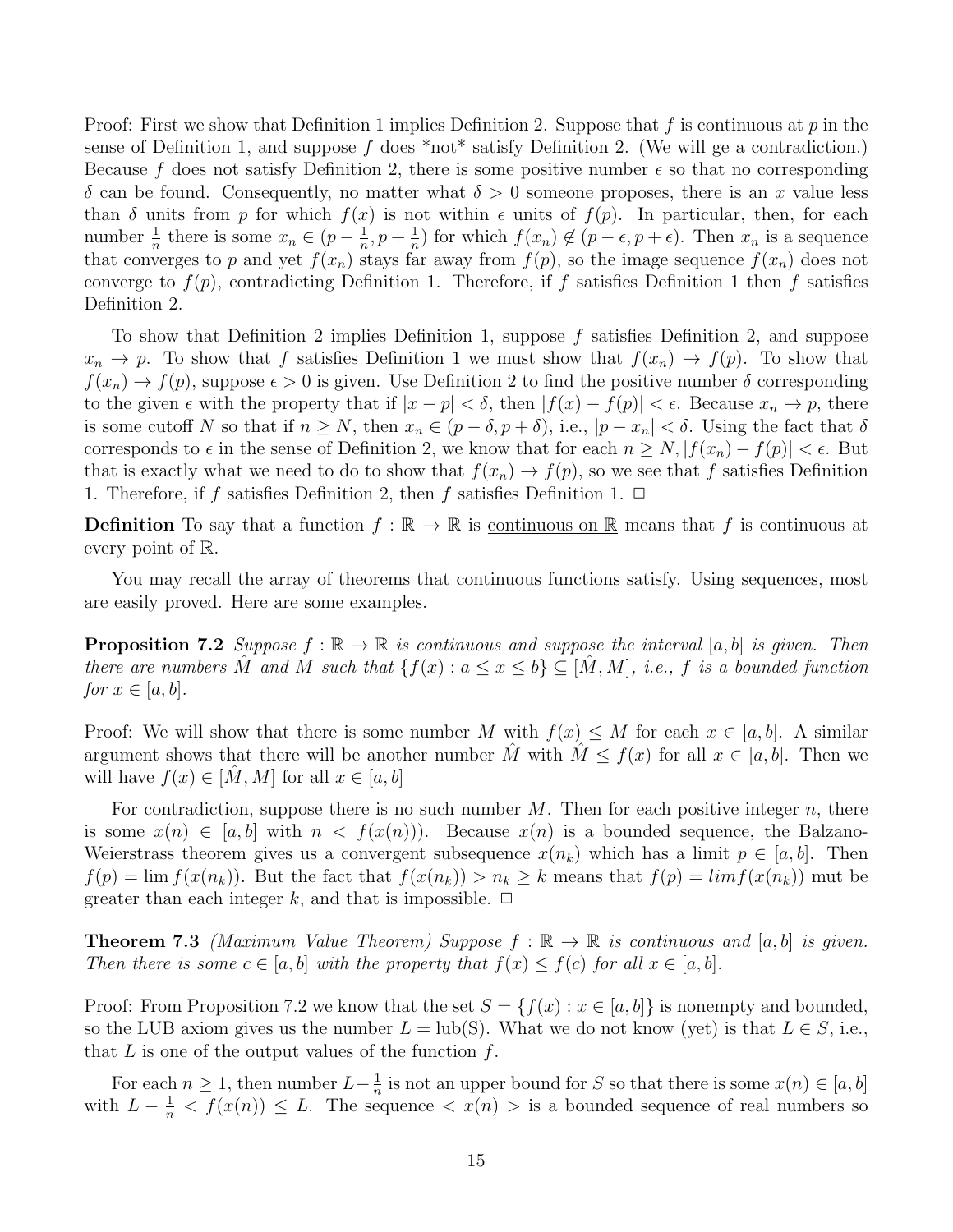that, by the Balzano-Weierstrass theorem, there is a subsequence  $\langle x(n_k)\rangle$  that converges to some number p. Because  $a \leq x(n_k) \leq b$  for all k, we know that  $p = \lim_{k \to \infty} x(n_k) \in [a, b]$ . Because f is continuous, we have  $f(p) = f(\lim_{k\to\infty} x(n_k)) = \lim_{k\to\infty} f(x(n_k)) = L$ . Consequently, p is the point of  $[a, b]$  that we wanted.  $\Box$ 

**Corollary 7.4** (Minimum Value Theorem) Suppose  $f : \mathbb{R} \to \mathbb{R}$  is continuous and [a, b] is given. Then there is some  $d \in [a, b]$  with the property that  $f(d) \leq f(x)$  for all  $x \in [a, b]$ .

Proof: To prove this Minimum Value Theorem, one could slightly modify the proof of Theorem 7.3 by looking at glb(S) rather than lub(S), but there is another way. Let  $q(x) = -f(x)$  for all  $x \in \mathbb{R}$ . Then g has a largest output value for  $x \in [a, b]$  and the largest output value of g corresponds to the smallest output value of f for  $x \in [a, b]$ .  $\Box$ 

**Exercise** Suppose  $f : \mathbb{R} \to \mathbb{R}$  is continuous and that  $x_n \in \mathbb{R}$  has  $\lim_{n \to \infty} x_n = L$ . Also suppose that  $f(x_n) < 0$  for all n.

- a) Prove that  $f(L) \leq 0$ .
- b) Give an example showing that we cannot claim that  $f(L) < 0$ .

**Theorem 7.5** (Intermediate Value Theorem) Suppose  $f : \mathbb{R} \to \mathbb{R}$  is continuous and [a, b] is given. Suppose  $f(a) < f(b)$ . If  $f(a) < V < f(b)$  then for some  $x \in (a, b)$  we have  $f(x) = V$ .

Proof: Let  $T = \{x \in [a, b] : f(x) < V\}$ . Then  $a \in T$  so that  $T \neq \emptyset$ . Because  $T \subseteq [a, b]$  the LUB axiom gives a number  $L = \text{lub}(T)$  and  $L \in [a, b]$ . For each  $n \ge 1$  there are points  $x(n) \in T$  with  $L - \frac{1}{n} < x(n) \leq L$ . Then  $\lim_{n \to \infty} x(n) = L$ . Because f is continuous,  $f(L) = f(\lim_{n \to \infty} x(n)) =$  $\lim_{n\to\infty} f(x(n))$  so that  $f(L) \leq V$  because each  $x(n) \in T$  so that  $f(x(n)) < V$ .

To show that  $f(L) = V$  we will show that  $f(L) \geq V$ . When combined with  $f(L) \leq V$ , this will give  $f(L) = V$ . First note that L cannot equal b because we already know that  $f(L) \leq V < f(b)$ . Therefore  $L < b$ . Let  $z(n) \in (L, b]$  be any sequence converging to L. e.g.,  $z(n) = L + \frac{b-L}{n}$  $\frac{-L}{n}$ . Because  $L = \text{lub}(T)$  and  $L < z(n)$  we know that  $z(n) \notin T$  so that  $f(z(n)) \geq V$  for each n. Because f is continuous we know that  $f(L) = f(\lim_{n\to\infty} z(n)) = \lim_{n\to\infty} f(z(n)) \geq V$ . At this point we have both  $f(L) \leq V$  and  $f(L) \geq V$ , and we conclude that  $f(L) = V$  as required.  $\Box$ 

**Exercise** Suppose  $g : [0,1] \rightarrow [0,1]$  is a continuous function. Show that for some  $x \in [0,1]$  we have  $g(x) = x$ . This result is an example of a "fixed point theorem" and such theorems are central ideas in applied mathematics. [Hint: For contradiction, suppose that  $g(x)$  is never equal to x and consider  $f(x) = x - g(x)$ . Show  $f(0) < 0 < f(1)$ .

### 8 Second Application of sequences: the topology of R

What is "topology" in the title of this section? For our course the following answer is good enough. Using sequences, we will define what we mean by "sequentially closed sets" or, more simply, "closed sets." We will study the properties of closed sets and show how they are linked to continuous functions. Then we will use the closed sets to define what we will call "open sets." Now we can say that topology is whatever can be studied using only these open sets and closed sets.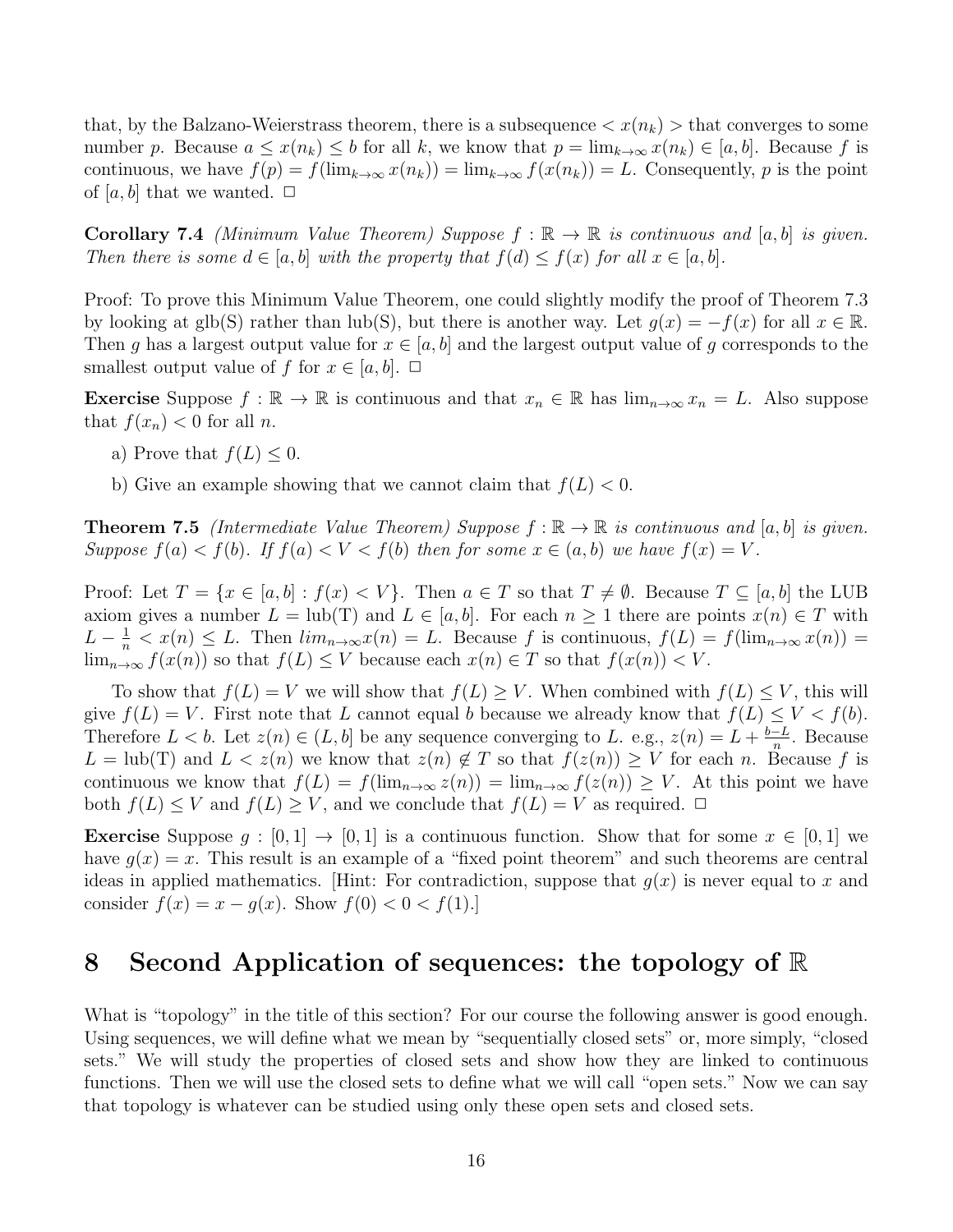**Definition 8.1** A subset  $E \subseteq \mathbb{R}$  is a closed set (also known as "sequentially closed") if it is true that whenever  $e(n) \in E$  and  $e(n) \to p$ , then  $p \in E$ .

**Example 8.2** It is easy to check that if each term of the sequence  $a_n$  belongs to the interval  $[c, d]$ and if  $a_n \to L$ , then  $L \in [c, d]$  so that the segment  $[c, d]$  is what we called a closed set. But there are closed sets that are not of the form  $[c, d]$ . For example, the set  $[0, 1] \cup [3, 4]$  is also a closed set and is not an interval of any kind. Also,  $[1,\infty)$  is a closed set and there are closed set that are much more complicated.

**Exercise** Show that the set  $\mathbb{Z}$  of all integers (positive, negative, and zero) is a closed set. [Hint: What are the convergent sequences of integers? Show that the set  $\mathbb Q$  of rational numbers is not closed, and neither is the set  $\mathbb{P} = \mathbb{R} - \mathbb{Q}$ .

**Theorem 8.3** If  $E_1, E_2, \dots, E_n$  is a finite sequence of closed sets in  $\mathbb{R}$ , then  $E_1 \cup E_2 \cup \dots \cup E_n$  is a closed set, and if F is any collection of closed subsets of R, no matter how large, then  $\bigcap \mathcal{F}$  is a closed set.

Proof: Suppose  $E = E_1 \cup \cdots \cup E_n$  and suppose  $a(m)$  is a sequence of points in E that converges to a point  $p \in \mathbb{R}$ . For  $i = 1, 2, \dots, n$ , let  $K_i = \{n \geq 1 : a(n) \in E_i\}$ . Then  $\mathbb{N} = K_1 \cup \dots \cup K_n$ . Because the infinite set N is broken into a finite number of subsets  $K_i$ , there is some i for which  $K_i$ is an infinite set, say  $K_i = \{n_1, n_2, n_3 \cdots\}$  listed in increasing order. Then  $a(n_k)$  is a subsequence of  $a(n)$  with  $a(n_k) \in E_i$  for every  $n_k$  and we know that  $a(n_k) \to p$ . But  $E_i$  is a closed set, so that  $p \in E_i \subseteq E$ . Hence E is closed.

To prove the second assertion, suppose  $x(n)$  is a sequence of points in the set  $F = \bigcap \mathcal{F}$  with  $x(n) \to p$ . For each  $F \in \mathcal{F}$  we know that each  $x(n) \in F$  and that F is a closed set. Therefore,  $p \in F$  for each  $F \in \mathcal{F}$ , which means that  $p \in \bigcap \mathcal{F}$  as required.

**Example 8.4** For each  $x \in \mathbb{R}$ , let  $F_x = [x, \infty)$  and let  $\mathcal{F} = \{F_x : x \in \mathbb{R}\}\$ . According to Theorem 8.3, the set  $\bigcap \mathcal{F}$  must be a closed set. But  $\bigcap \mathcal{F} = \emptyset$ , so  $\emptyset$  must be a closed set.

**EXERCISE:** Use the definition of closed set to prove that both  $\emptyset$  and  $\mathbb{R}$  are closed subsets of  $\mathbb{R}$ .

EXERCISE: In this exercise we construct one of the most interesting closed sets of real numbers. Start with  $C_1 = [0, 1]$  and remove the middle third interval  $(\frac{1}{3}, \frac{2}{3})$  $\frac{2}{3}$ ) to form the closed set  $C_2$  =  $[0, \frac{1}{3}]$  $\frac{1}{3}$ ]  $\cup$   $\left[\frac{2}{3}\right]$  $\frac{2}{3}$ , 1] which has two halves. From each half, remove the middle third open interval to form the closed set  $C_3 = [0, \frac{1}{9}]$  $\frac{1}{9}$ ] $\cup$   $\left[\frac{2}{9}\right]$  $\frac{2}{9}, \frac{1}{3}$  $\frac{1}{3}$ ] $\cup$   $\left[\frac{2}{3}\right]$  $\frac{2}{3}, \frac{7}{9}$  $\frac{7}{9}$ ]∪[ $\frac{8}{9}$  $\frac{8}{9}$ , 1] which consists of four smaller intervals. From each of those four, remove the middle third open interval, giving a closed set  $C_4$  that is the union of eight closed intervals. Continue this process of deleting middle thirds, obtaining a sequence  $C_n$  of closed sets with  $C_{n+1} \subseteq C_n$  for each n. Let  $C = \bigcap \{C_n : n \geq 1\}$ . This set is called the Cantor set and is one of the most surprising sets of real numbers.

- a) Explain why  $C$  is a closed set.
- b) Explain why  $C \neq \emptyset$  by finding infinitely many points of C.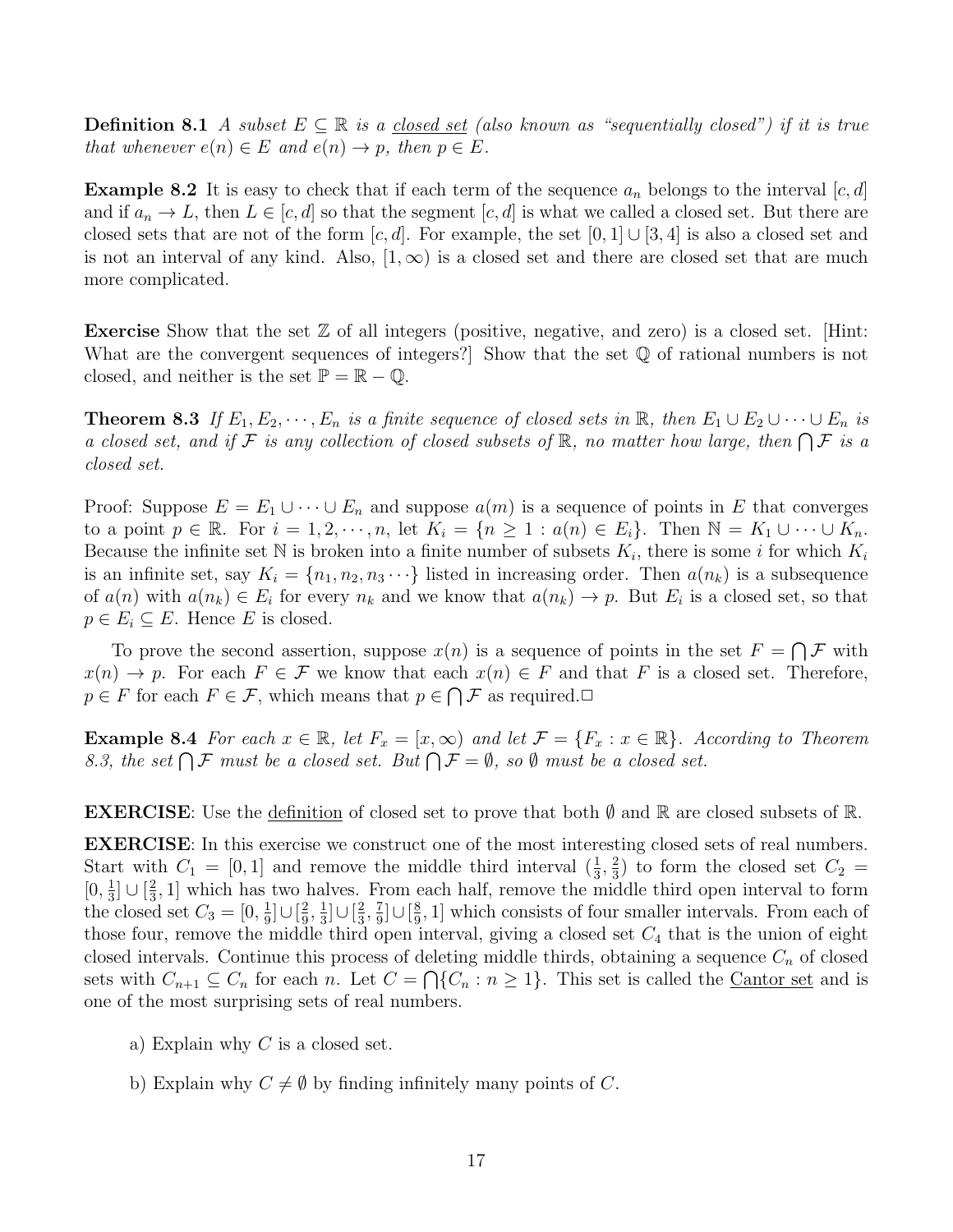c) Show that C is uncountable. [Hint: Every real number has a ternary  $(=$  base 3) expansion. As with decimal expansions, some numbers have both a finite ternary expansion and an infinite expansion. Show that any real number whose infinite ternary expansion does not contain the digit 1 must belong to each  $C_n$ . How many infinite ternary expansions exist that do not contain the digit 1?]

We already have two equivalent definitions of "continuous function" an not we add a third.

**Proposition 8.5** Suppose  $f : \mathbb{R} \to \mathbb{R}$  is a function. The following are equivalent:

a) f is continuous at each  $p \in \mathbb{R}$  (defined using sequences);

b) For each  $p \in \mathbb{R}$  and each  $\epsilon > 0$ , there is a  $\delta > 0$  with the property that if  $|x - p| < \delta$ , then  $|f(x) - f(p)| < \epsilon$ ;

c) For each closed subset T of the codomain  $\mathbb{R}$ , the set  $f^{-1}[T]$  is a closed set in the domain R.

Proof: We already know that a)  $\iff$  b), so we will show that a)  $\iff$  c).

Suppose a) holds, and suppose T is a closed subset of the codomain R. Write  $S = f^{-1}[T]$ . To show that S is closed. suppose  $x_n \in S$  and  $x_n \to p$ . We must show that  $p \in S$ . Because  $x_n \in S$  we know that  $f(x_n) \in T$  and because a) holds, we know that  $f(x_n) \to f(p)$ . Because T is given as a closed set, we know that  $f(p) \in T$  and therefore  $p \in f^{-1}[T] = S$ , as required.

Now suppose that c) holds. To prove a), consider any sequence  $x_n$  or real numbers that converges to a number p. For contradiction, suppose  $f(x_n)$  does not converge to  $f(p)$ . Then there is some  $\epsilon > 0$  such that for each proposed cut-off number N, some larger n has  $f(x_n) \notin (f(p) - \epsilon, f(p) + \epsilon)$ . Inductively choose integers  $n_1 < n_2 < \cdots$  with the property that  $f(x(n_k)) \notin (f(p) - \epsilon, f(p) + \epsilon)$ , so that if we let  $T = (-\infty, f(p)-\epsilon] \cup [f(p)+\epsilon, \infty)$  then T is a closed set and has  $f(x(n_k)) \in T$  for each k. Then  $x(n_k)$   $\in f^{-1}[T]$  for each k and  $f^{-1}[T]$  is a closed subset of the domain  $\mathbb R$  in the light of c). But because  $x(n_k)$  is a subsequence of  $x_n$ , we know that  $x(n_k)$   $\rightarrow$  p so that p must be a point of the closed set  $f^{-1}[T]$  and therefore  $f(p) \in T$ . But that is not true because  $f(p) \in (f(p)-\epsilon, f(p)+\epsilon)$ , so we have obtained a contradiction. Therefore  $f(x_n) \to f(p)$  so we have proved a).  $\Box$ 

**Definition 8.6** A subset G of ℝ is an open set provided ℝ – G is a closed set.

It is easy to see that any open interval  $(a, b)$  is an open set by looking at  $\mathbb{R} - (a, b)$ , but there are open sets that are not open intervals, e.g.,  $(1, 2) \cup (3, 4)$ .

Warning: What is the negation of "A is a closed set"? Don't fall into the trap of saying that the negation is "A is an open set" because R and  $\mathbb{R} - \mathbb{R} = \emptyset$  are both open and closed, and the sets  $\mathbb{Q}$  and  $\mathbb{R} - \mathbb{Q}$  are neither open nor closed in  $\mathbb{R}$ .

**Theorem 8.7** If  $G_1, G_2, \dots, G_n$  is a finite sequence of open sets, then  $\bigcap \{G_i : 1 \leq i \leq n\}$  is an open set, and if G is any collection of open sets, finite or infinite, then  $\bigcup \mathcal{G}$  is an open set.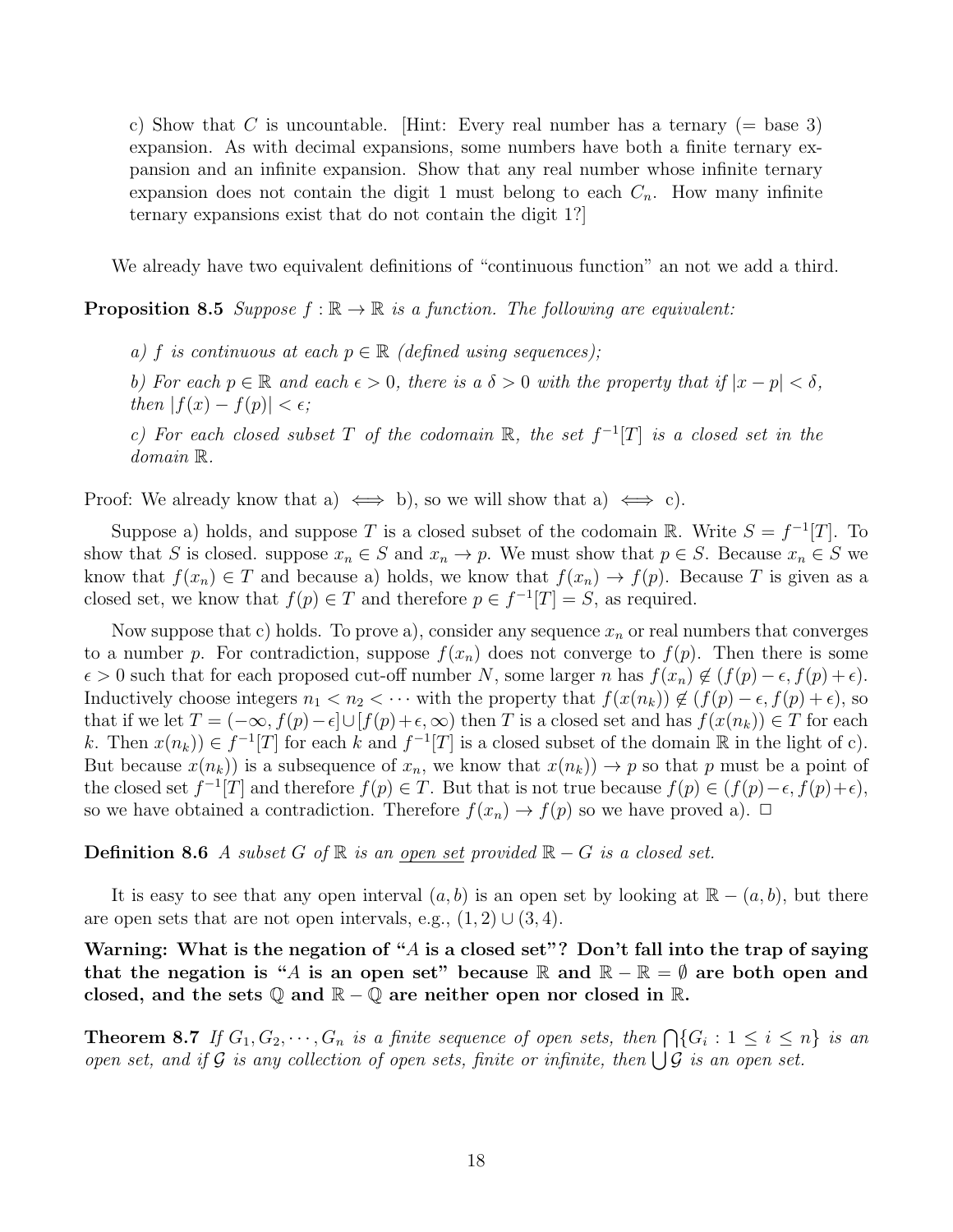Proof: We prove the second assertion. To show that  $\bigcup \mathcal{G}$  is open, we must show that  $\mathbb{R} - \bigcup \mathcal{G}$  is a closed set. By de Morgan's laws,  $\mathbb{R} - \bigcup \mathcal{G} = \bigcap \{\mathbb{R} - G : G \in \mathcal{G}\}\$  which is an intersection of closed sets and therefore (see Theorem 8.3) is a closed set.  $\Box$ 

**EXERCISE**: Show that if  $G_1, G_2, \dots, G_n$  is a finite sequence of open sets, then  $\bigcap \{G_i : 1 \leq i \leq n\}$ is an open set. [This could be an induction proof.]

**EXERCISE:** Let  $F_n = [\frac{1}{n}, 1]$ . We know that each  $F_n$  is a closed set in  $\mathbb{R}$ . Show that  $\bigcup \{F_n : n \geq 2\}$ is not a closed set. Find a collection of open sets in R whose intersection is not open.

Remember that in R, the open interval with center p and radius  $\epsilon$  is the set  $(p - \epsilon, p + \epsilon)$  which we denoted by  $B(p, \epsilon)$  and sometimes call an open ball.

**Theorem 8.8** The following statements about a subset  $G \subseteq \mathbb{R}$  are equivalent:

- (i) G is an open subset of  $\mathbb R$  (i.e.,  $\mathbb R G$  is closed);
- (ii) For all  $p \in G$  there is an  $\epsilon_p > 0$  with  $B(p, \epsilon_p) \subseteq G$ ;
- (iii)  $G$  is a union of an infinite or finite number of open balls.

Proof: To show  $i \Rightarrow ii$ ) suppose G is an open subset of R. Then  $\mathbb{R} - G$  is closed. Suppose that assertion (ii) is false. Then there is a  $p \in G$  such that for each  $n \geq 1$ , the ball  $B(b, \frac{1}{n}) \nsubseteq G$ . This allows us to find points  $a(n) \in B(p, \frac{1}{n})$  with  $a(n) \notin G$ . Then  $a(n) \in \mathbb{R} - G$  and  $a(n) \to p$  so that, because  $\mathbb{R} - G$  is a closed set,  $p \in \mathbb{R} - G$ . But that is impossible because  $p \in G$ . Hence (i) implies (ii).

To show that (ii) implies (iii), suppose the set G satisfies (ii). Then  $G = \bigcup \{B(p, \epsilon_p) : p \in G\}$ which is exactly what is required to prove (iii).

To show that (iii) implies (i), we may apply Theorem 8.7 because each open ball is an open set in  $\mathbb R$  as noted above.  $\Box$ 

**Exercise:** Suppose G is a non-empty, bounded, open set in  $\mathbb{R}$ . For two real numbers  $a, b$ , let *Int*(*a*, *b*) = [*a*, *b*] if *a* ≤ *b* and let *Int*(*a*, *b*) = [*b*, *a*] if *b* ≤ *a*. We define a relation ∼ for points of the set G as follows: we write  $a \sim b$  provided  $Int(a, b) \subseteq G$ .

a) Show that  $\sim$  is an equivalence relation on the set G.

b) For each  $a \in G$  let  $cls(a)$  be the equivalence class to which a belongs. Show that if  $x, y, z \in G$  have  $x < y < z$  and  $x, z \in cls(a)$ , then  $y \in cls(a)$ .

c) Show that for each  $a \in G$ , there are real numbers  $u, v$  with  $cls(a) = (u, v)$ 

d) Conclude that each nonempty bounded open subset of  $\mathbb R$  is the union of a pairwisedisjoint collection  $\mathcal J$  of open intervals (i.e., if  $J_1, J_2$  are elements of  $\mathcal J$ , either  $J_1 = J_2$  or else  $J_1 \cap J_2 = \emptyset$ ).

e) With J as in (d), show that  $card(\mathcal{J}) \leq card(\mathbb{N})$ . [Hint: each  $J \in \mathcal{J}$  contains a rational number.]

f) What if the open set  $G$  is not bounded?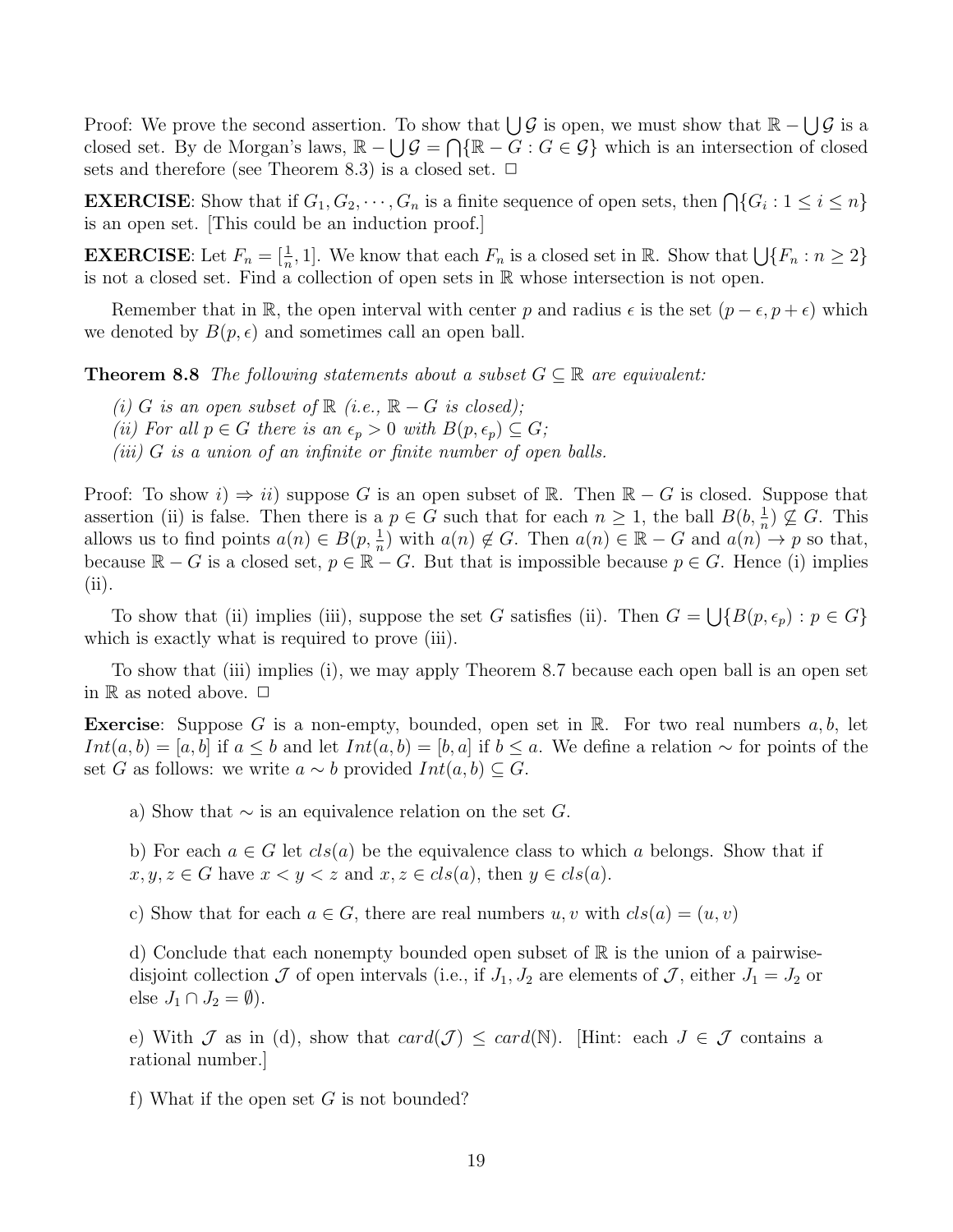Now that we know what "open set" means, we can add another equivalent statement to our characterization of continuous functions, and we have:

**Proposition 8.9** Suppose  $f : \mathbb{R} \to \mathbb{R}$  is given. The following assertions are equivalent:

a) f is continuous on R (meaning that f is continuous at each  $p \in \mathbb{R}$  as defined using sequences);

b) For each  $p \in \mathbb{R}$ , given any  $\epsilon > 0$  there is a  $\delta > 0$  with the property that if  $|p - x| < \delta$ , then  $|f(p) - f(x)| < \epsilon$ ;

c)) for each open set  $G \subseteq \mathbb{R}$ , the set  $f^{-1}[G]$  is an open subset of  $\mathbb{R}$ ;

d) for each closed set  $C \subseteq \mathbb{R}$ ,  $f^{-1}[C]$  is a closed subset of  $\mathbb{R}$ 

Proof: We already know that a) and b) and d) are equivalent. Assertions c) and d) are equivalent because for any set  $T \subseteq \mathbb{R}$ ,  $f^{-1}[\mathbb{R} - T] = \mathbb{R} - f^{-1}[T]$  together with the fact that the complement of any open set is closed, and vice-versa.  $\Box$ 

## 9 More on sequences: Cauchy sequences

In the third application of sequences (in the next section on infinite series) we will need one more idea. If we have a sequence  $a_n$  and a number L, we know how to determine whether or not  $a_n$ converges to L. But what if L is not given? What if all you have are the terms of the sequence  $a_n$ ? Without having the number  $L$  in hand, it is often harder to determine whether a given sequence  $a_n$  converges to something. Of course, if the sequence is monotone and bounded, we know that it converges to some real number. But what if the sequence is not monotone? Giving a way to check convergence that involves only the terms of the sequence is the goal of this section.

**Lemma 9.1** Suppose  $a_n \to L$ . Then for each  $\epsilon > 0$  there is an integer N with the property that whenever  $m, n \geq N$ , we have  $|a_m - a_n| < \epsilon$ 

Proof: Let  $\epsilon > 0$ . Because  $a_n \to L$ , there is an integer N such that if  $n \ge N$ , then  $|a_n - L| < \frac{\epsilon}{2}$  $\frac{\epsilon}{2}$ . But then if  $m, n \geq N$  we have

$$
|a_m - a_n| = |a_m - L + L - a_n| \le |a_m - L| + |L - a_n| < \frac{\epsilon}{2} + \frac{\epsilon}{2} = \epsilon.
$$

**Definition 9.2** A sequence  $a_n$  is a Cauchy sequence if for each  $\epsilon > 0$  there is a cut-off integer N such that if  $m, n \geq N$ , then  $|a_m - a_n| < \epsilon$ .

Exercise: Show that the following alternate definition is equivalent to the one given above: A sequence  $a_n$  is Cauchy provided that for each  $\epsilon > 0$  there is some N with the property that for every  $m \ge N$ ,  $|a_M - a_N| < \epsilon$ .

It follows from Lemma 9.1 that any convergent sequence is a Cauchy sequence. That the converse is true in the set  $\mathbb R$  (but not in  $\mathbb Q$ ) is another crucial difference between  $\mathbb R$  and  $\mathbb Q$ .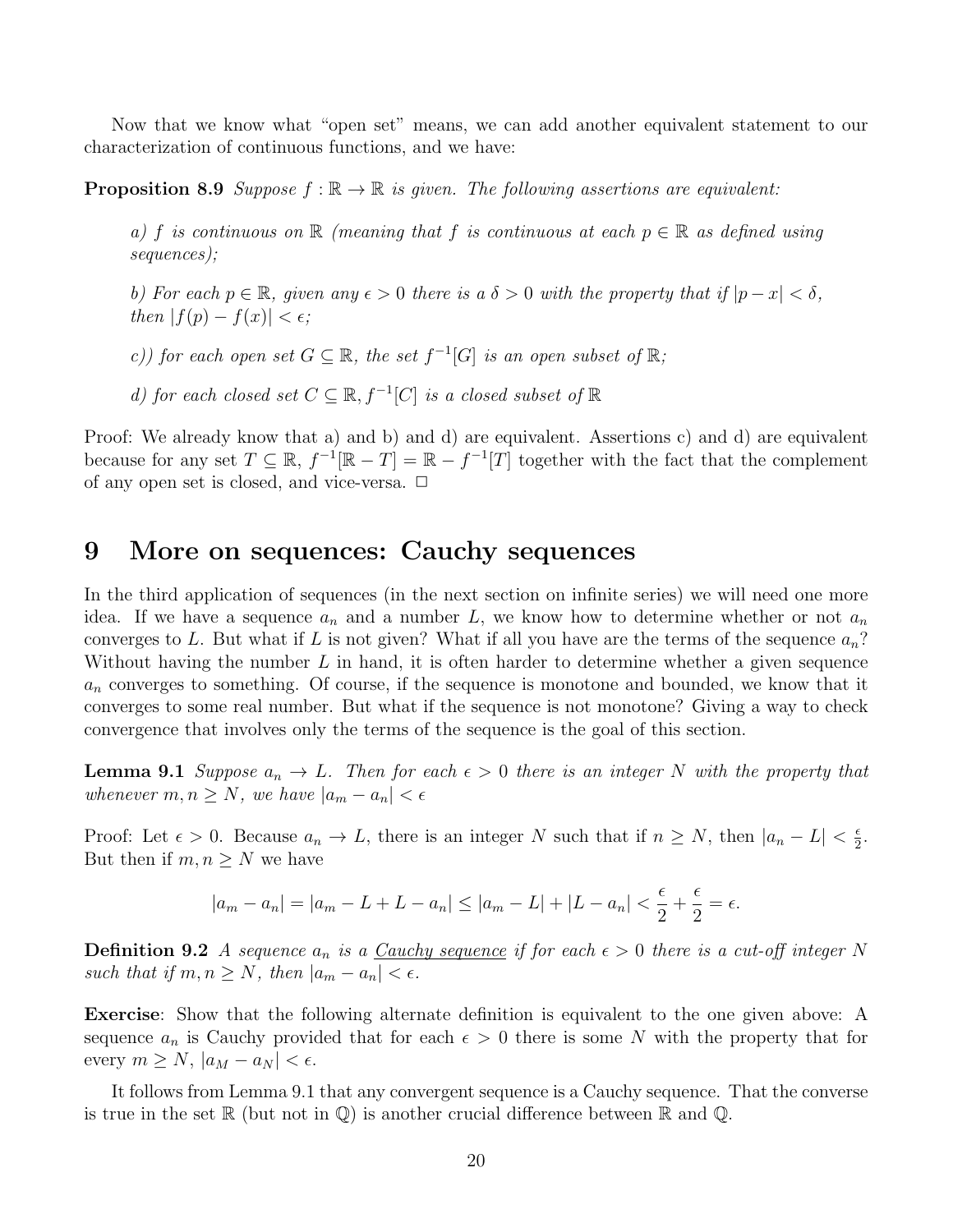**Theorem 9.3** A sequence  $a(n)$  of real numbers converges to a real number if and only if  $a(n)$  is a Cauchy sequence.

Proof: Lemma 9.1 is half of this theorem. For the converse, suppose  $a(n)$  is a Cauchy sequence of real numbers. Our proof has two steps. First we show that  $a(n)$  is bounded and therefore (see Bolzano-Wierestrass) has a subsequence  $a(n_k)$  that converges to some real number L, and second we show that the original sequence  $a(n)$  also converges to L.

To show that  $a(n)$  is bounded, let  $\epsilon = 1$ . Because  $a(n)$  is Cauchy, there is some  $N_1$  with the property that whenever  $m, n \geq N_1$  we have  $|a_m - a_n| < 1$ . Then  $a_n \in [a(N_1) - 1, a(N_1) + 1]$ whenever  $n \geq N_1$  so that eventually the terms of  $a_n$  are bounded. Compute the number M which is the maximum of the finitely many numbers  $|a(N_1) - 1|, |a(N_1) + 1|, |a(1)|, |a(2)|, \cdots, |a(N_1)|$ . Then  $|a_n| \leq M$  for every n, so the sequence is bounded. Therefore the Balzano-Weierstrass theorem shows that there is a subsequence  $a(n_k)$  that converges to some number L.

To complete the proof, we will show that the original sequence also converges to L. To show that  $a(n) \to L$ , consider any  $\epsilon > 0$ . Find  $N_2$  so large that if  $m, n \ge N_2$  then  $|a(m) - a(n)| < \frac{\epsilon}{3}$  $\frac{\epsilon}{3}$ . Find  $N_3$  so large that if  $k \geq N_3$  then  $|L - a(n_k)| < \frac{\epsilon}{3}$  $\frac{\epsilon}{3}$ . Compute  $K = \max(N_2, N_3)$  and suppose  $n \geq K$ . Then  $n_k \geq K \geq N_2$  so that  $|a(n) - a(n_k)| < \frac{\varepsilon}{3}$  $\frac{\epsilon}{3}$  and  $n_k \geq N_3$  so that  $|a(n_k) - L| < \frac{\epsilon}{3}$  $\frac{\epsilon}{3}$ . This gives

$$
|a_n - L| = |a(n) - a(n_k) + a(n_k) - L| \le |a(n) - a(n_k)| + |a(n_k) - L| < \frac{\epsilon}{3} + \frac{\epsilon}{3} < \epsilon
$$

as required.  $\Box$ 

**Example 9.4** To see that Theorem 9.3 fails in  $\mathbb{Q}$ , let  $a(n)$  be the first n digits of the decimal **Example 9.4** To see that Theorem 9.3 jaus in Q, let  $a(n)$  be the first n aigus of the aecimal representation of  $\sqrt{2}$ . Clearly  $a(n) \rightarrow \sqrt{2}$  so the sequence  $a(n)$  is Cauchy. However, there does not exist any rational number to which  $a(n)$  converges.

**EXERCISE**: Suppose  $a_n > 0$  and  $\lim a_n = L \in \mathbb{R}$ . Define a new sequence  $b_n = (a_1 * a_2 * \cdots * a_n)^{\frac{1}{n}}$ . Prove that  $\lim b_n = L$ .

**EXERCISE:** Suppose  $a_n$  is a sequence of positive real numbers and that  $\lim_{n \to \infty} \frac{a_{n+1}}{a_n} = L < 1$ . Prove that  $\lim a_n = 0$ . [Hint: Choose a number  $r \in (L, 1)$ . Then for some N we have  $0 < \frac{a_{n+1}}{a_n}$  $\frac{n+1}{a_n} < r$  for every  $n \geq N$ . Then  $a_{N+1} < ra_N$ , and  $a_{N+2} < ra_{N+1} < r(r a_N) = r^2 a_N$ . What about  $a_{N+k}$ ?

**EXERCISE:** Suppose  $a_n > 0$  and  $\lim_{n \to \infty} \frac{a_{n+1}}{a_n} = 0$ . Prove that  $\lim_{n \to \infty} \sqrt[n]{a_n} = 0$ . [Hint: Fix any  $r \in (0,1)$ . Then there is an integer  $N = N(r)$  such that  $0 \leq \frac{a_{n+1}}{a}$  $\frac{n+1}{a_n} < r$  for every  $n \geq N$ . Show that  $a(N+k) <$  $a(N)r^k$  for each  $k\geq 1$ , and then consider  $\sqrt[N+k]{a(N+k)} < \sqrt[N+k]{a(N)r^k}$ . Somehow, this will lead you to see that  $\lim_{k\to\infty} \frac{N+k}{4(N+k)} \leq 1$  \* r and consequently  $\lim_{n\to\infty} \sqrt[n]{a_n} \leq r$ , and this is one step away from  $\lim_{n\to\infty} \sqrt[n]{a_n} = 0.$ 

# 10 Third application of sequences: Infinite series of real numbers

An infinite series is a sum of infinitely many numbers, and for any  $k \geq 1$  we write  $\sum_{k}^{\infty} a_k =$  $a_k + a_{k+1} + a_{k+2} + \cdots$ . What could it mean to add up infinitely many numbers? Ordinary arithmetic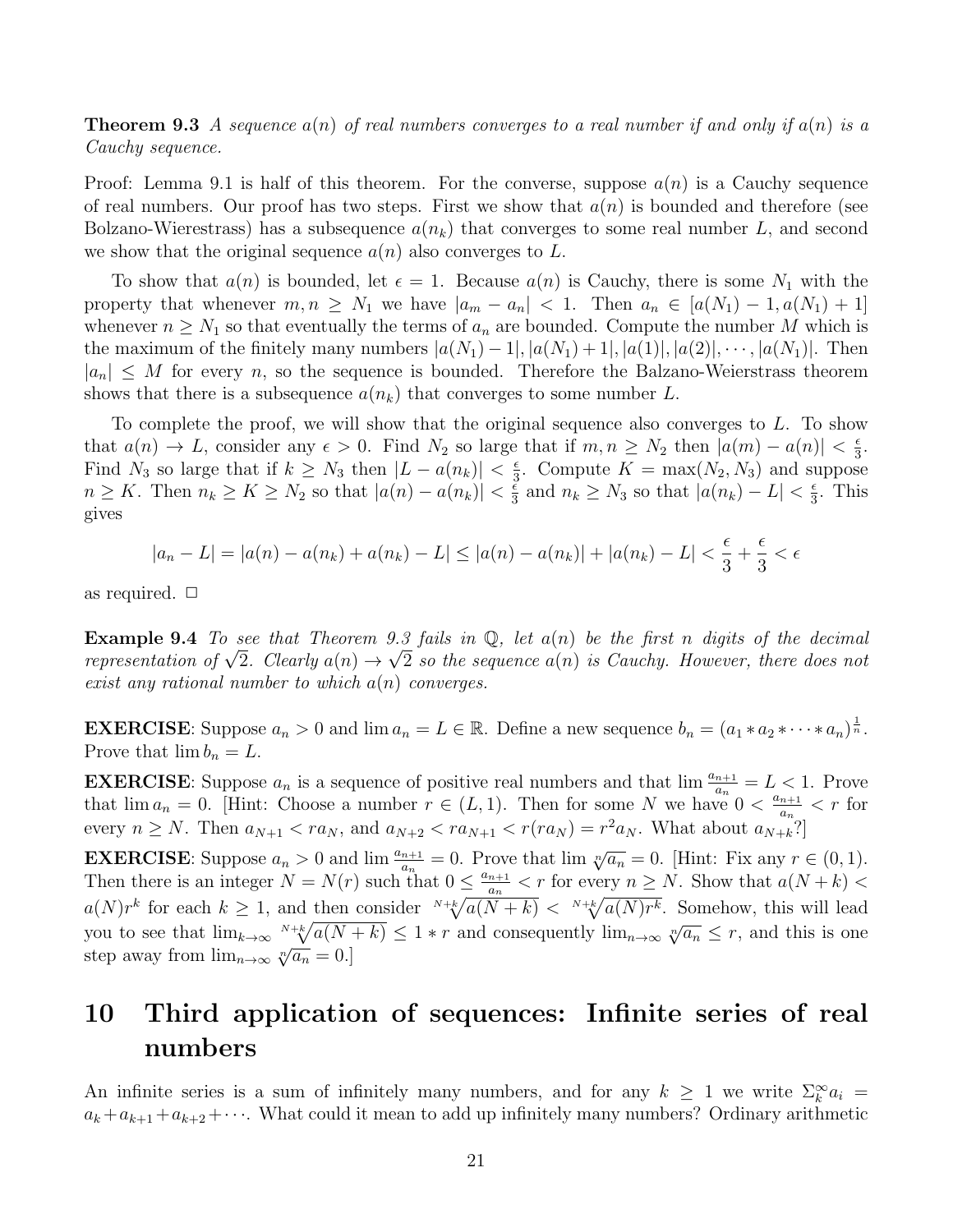tells us that we can add up any finite list of real numbers, and that we get the same answer independent of the order in which we add members of the list. Even in ancient times, people wondered whether infinite lists of numbers could be added up, and because such additions seemed to involve strange contradictions, infinite additions were banned from mathematics and were treated as undefined objects. Then two thousand years passed and in the early 1800s, we discovered how to make sense of certain infinite additions, using sequences of what we will call "partial sums."

**Definition 10.1** If  $a_n$  is a sequence of real numbers, then the  $n^{th}$  partial sum is  $PS_n = a_1 + \cdots + a_n$ . If the sequence  $PS_1, PS_2, PS_3, \cdots$  converges to a real number L, then we define  $\Sigma_1^{\infty} a_n = L$  and we say that the series  $\sum_{1}^{\infty} a_n$  converges, or sums, to L.

There are explicit formulas for the sum of certain types of series. A geometric series is a series of the form  $\sum_{j=k}^{\infty} ar^j$ . The key feature of a geometric series is that each term of the sum is r times its predecessor, and then  $r$  is called the <u>common ratio</u> of the series.

Proposition 10.2 (Geometric Series) If  $|r| < 1$  then  $\Sigma_0^{\infty} r^n = \frac{1}{1-r}$  $1-r$ 

Proof: For a number r, we have the partial sum  $PS_n = 1 + r + r^2 + \cdots + r^n = \frac{1 - r^{n+1}}{1 - r}$  $\frac{-r^{n+1}}{1-r}$ , as can be verified by cross-multiplying or by using induction. Consequently we have a formula for the  $n^{th}$ partial sum of the series  $\sum_{0}^{\infty} r^{n}$ . Provided  $|r| < 1$  we know that  $r^{n+1} \to 0$  and therefore

$$
\sum_{0}^{\infty} r^{k} = \lim_{n \to \infty} (1 + r + r^{2} + \dots + r^{n}) = \lim_{n \to \infty} \frac{1 - r^{n+1}}{1 - r} = \frac{1}{1 - r}.
$$

**Exercise** Find the values of  $\Sigma_0^{\infty}(\frac{2}{3})$  $(\frac{2}{3})^n$  and  $\Sigma_3^{\infty}(0.5)^n$ .

**Exercise:** Use mathematical induction to show that for each  $n \geq 1$ , we have  $1+r+\cdots+r^n = \frac{1-r^{n+1}}{1-r}$  $\frac{-r^{n+1}}{1-r}$ .

Other infinite series, e.g.,  $1 + 2 + 3 + 4 + \cdots$ , obviously cannot be summed up. The first step toward understanding infinite series is to figure out which series converge.

**Proposition 10.3** Suppose  $a_n \geq 0$  for each n. Then  $\sum_{1}^{\infty} a_n$  converges if and only if the sequence  $PS_n$  of partial sums is bounded.

Proof: If the series converges, then we know that the sequence  $PS_n$  of partial sums is convergent and is therefore bounded. Conversely, suppose there is a number M such that  $PS_n \leq M$  for every n. Because  $a_i \geq 0$  for each i, we know that  $PS_1 \leq PS_2 \leq \cdots$  is an increasing sequence. But any bounded increasing sequence converges to its least upper bound.  $\Box$ 

The Cauchy criterion for convergence of a sequence can be applied to a sequence of partial sums, and this gives:

**Proposition 10.4** (Cauchy Criterion for Series) The infinite series  $\sum_1^{\infty} a_i$  converges if and only if for each  $\epsilon > 0$  there is an N such that whenever  $N \le m \le n$ ,  $|\sum_{m}^{n} a_i| < \epsilon$ .

Proof: Consider the partial sum sequence  $PS_n = \sum_{i=1}^{n} a_i$ . This sequence converges if and only if it is Cauchy, i.e., if and only if for each  $\epsilon > 0$  there is an N such that if  $N \leq m \leq n, |\Sigma_{m}^{n} a_i|$  $|S_n - S_{m-1}| < \epsilon$ . □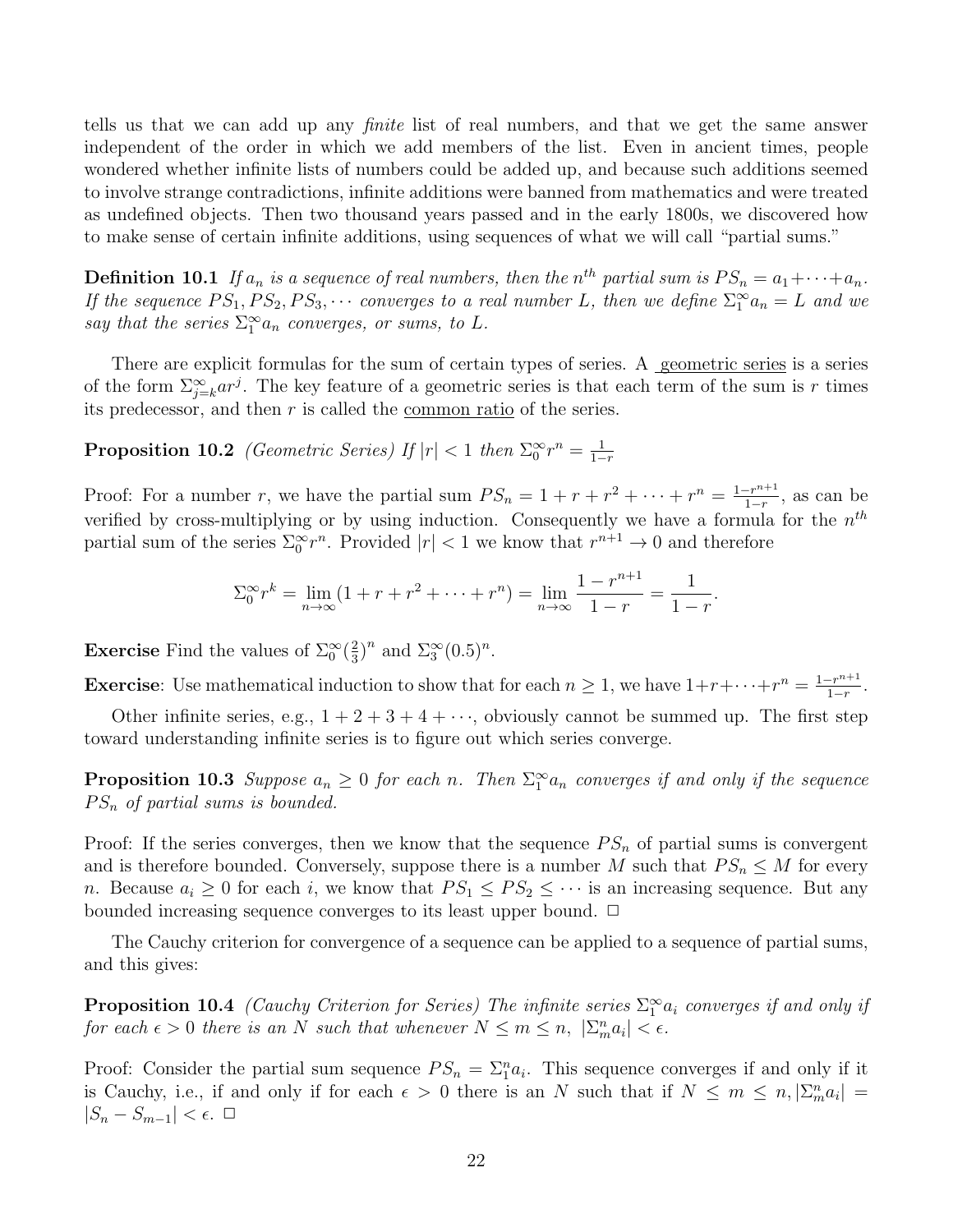**Example 10.5** (The Harmonic Series) The series  $\sum_{1}^{\infty} \frac{1}{n}$  $\frac{1}{n}$  does not converge.

Proof: Look at the sum of the third and fourth terms, then the fifth through eighth terms, then the ninth through  $16^{th}$  terms, and so on. We have

$$
\frac{1}{3} + \frac{1}{4} > 2 * \frac{1}{4} = \frac{1}{2}
$$
  

$$
\frac{1}{5} + \frac{1}{6} + \frac{1}{7} + \frac{1}{8} > 4 * \frac{1}{8} = \frac{1}{2}
$$
  

$$
\frac{1}{9} + \frac{1}{10} + \dots + \frac{1}{16} > 8 * \frac{1}{16} = \frac{1}{2}
$$

In general the sum of terms numbered above  $2^n$  and numbered less that or equal to  $2^{n+1}$  consists of  $2^n$  terms each larger than  $\frac{1}{2^{n+1}}$  so that the sum has value greater than  $\frac{1}{2}$ . Consequently the series  $\sum_{1}^{\infty} \frac{1}{n}$  $\frac{1}{n}$  does not satisfy the Cauchy condition, and therefore cannot converge.  $\Box$ 

**Definition 10.6** A series  $\sum_{1}^{\infty} a_n$  is <u>absolutely convergent</u> if  $\sum_{1}^{\infty} |a_n|$  converges.

Proposition 10.7 An absolutely convergent series is convergent.

Proof: If  $\Sigma_1^{\infty} |a_n|$  converges, then it satisfies the Cauchy criterion, so that given any  $\epsilon > 0$  there is an N such that  $\sum_{m}^n |a_i| < \epsilon$  whenever  $N \leq m < n$ . But then  $|\sum_{m}^n a_i| \leq \sum_{m}^n |a_i| < \epsilon$  so that the series  $\sum_1^{\infty} a_i$  satisfies the Cauchy criterion and therefore converges.  $\Box$ 

**Warning** As we will see a little later, the alternating series  $\Sigma_1^{\infty}$  $(-1)^n$  $\frac{1}{n}$  is convergent, but Example 10.5 shows that it is not absolutely convergent.

**EXERCISE:** You know that for any real numbers x and y,  $|x + y| \leq |x| + |y|$ . Use induction to prove that if  $x_1, x_2, \dots, x_n$  are real numbers, then  $|x_1 + x_2 + \dots + x_n| \leq |x_1| + |x_2| + \dots + |x_n|$ .

The study of series becomes more complicated when positive and negative terms are mixed. A very nice series of this type is an alternating series, i.e. one in which the signs of terms alternate between positive and negative. Probably the most famous alternating series is  $1 - \frac{1}{2} + \frac{1}{3} - \frac{1}{4} + \cdots$ which we write as  $\Sigma\{(-1)^{n+1}\frac{1}{n}:n\geq 1\}$ . The fundamental theorem about alternating series is the following.

**Proposition 10.8** Suppose  $0 \le a_{n+1} \le a_n$  for each n. Then  $\Sigma\{(-1)^n a_n : n \ge 1\}$  converges if and only if  $\lim a_n = 0$ 

Proof: Our series is  $-a_1+a_2-a_3+a_4-a_5+\cdots$ . We study the partial sums of the alternating series. Because each  $a_n \geq 0$  we have  $PS(1) = -a_1 \leq -a_1 + a_2 = PS(2)$ . We claim that  $PS(3)$  lies between PS(1) and PS(2). Note that  $PS(3) = PS(2) - a_3 \le PS(2)$  and that  $PS(3) = PS(1) + (a_2 - a_3)$  so that because  $a_3 \le a_2$  we have  $(a_2 - a_3) \ge 0$  so  $PS(1) \le PS(3)$ . Combining these two inequalities, we have  $PS(1) \leq PS(3) \leq PS(2)$ . Next we claim that  $PS(4)$  lies between  $PS(3)$  and  $PS(2)$ because  $PS(4) = PS(3) + a_4$  which is  $\geq PS(3)$ . Next,  $PS(4) = PS(2) - a_3 + a_4$  which is  $\leq PS(2)$ because  $-a_3 + a_4 \leq 0$ . Consequently we have  $[PS(3), PS(4)] \subseteq [PS(1), PS(2)]$ . Similar arguments show that we have  $[PS(5), PS(6)] \subseteq [PS(3), PS(4)]$ .

If we write  $I_1 = [PS(1), PS(2)], I_2 = [PS(3), PS(4)], I_3 = [PS(5), PS(6)], I_4 = [PS(7), PS(8)],$ etc. and we obtain a decreasing sequence of closed, bounded intervals  $I_1 \supseteq I_2 \supseteq I_3 \supseteq \cdots$ . Cantor's Intersection Theorem guarantees that the intersection  $\bigcap \{I_n : n \geq 1\} \neq \emptyset$  and because the length of  $I_n$  is  $a_{2n}$  and  $a_{2n} \to 0$ , we know that the intersection  $\bigcap \{I_n : n \geq 1\}$  is a set with exactly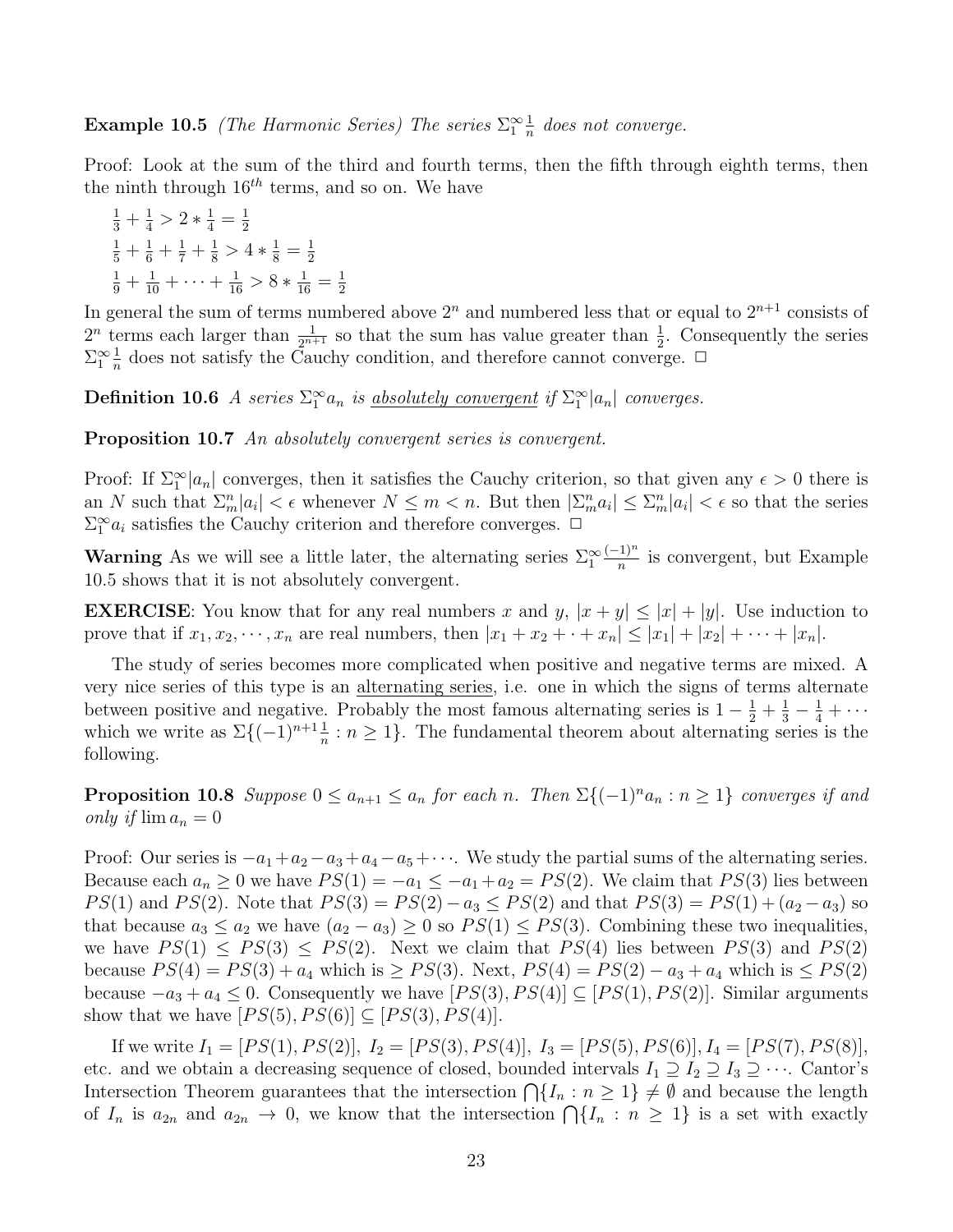one point, say L, and that  $PS(n) \to L$ . But that is exactly the definition of the statement  $L = \Sigma \{ (-1)^n a_n : n \geq 1 \}.$ 

**Example** The alternating harmonic series  $1 - \frac{1}{2} + \frac{1}{3} - \frac{1}{4} + \cdots$  converges, but does not converge absolutely.

### 11 Appendix: Greatest Lower Bounds

A set  $S \subseteq \mathbb{R}$  is bounded below if there is a number a having  $a \le a$  for every  $s \in S$ , and then a is called a lower boind for S.

i Greatest Lower Bound Axiom: if  $E$  is a nonempty subset of  $\mathbb R$  that is bounded below,

then E has a greatest lower bound (i.e., there is a number m with  $m \leq e$  for every  $e \in E$  and if  $m < y$  then y is not a lower bound for E because some  $e \in E$  has  $e < y$ .

The statements of the LUB axiom and of the GLB axiom would look neater if we did not need to specify that  $E \neq \emptyset$ , but that is an integral part of the axiom because as proved in an exercise above, the empty set is bounded above but has no LUB.

A set  $E \subseteq \mathbb{R}$  is bounded if it both bounded above and bounded below. In other words, a set E is bounded if and only if there exist numbers  $a < b$  with  $E \subseteq [a, b]$ .

We do not need to assume that  $\mathbb R$  satisfies the GLB Axiom because Proposition 11.1 The LUB Axiom implies the GLB axiom, and conversely.

Proof: Using the LUB axiom, we must show that if  $F \subseteq \mathbb{R}$  is non-empty and bounded below, then F has a greatest lower bound. Let E be the set of all lower bounds for F. Then  $E \neq \emptyset$  because F has lower bounds, and E is bounded above because  $F \neq \emptyset$  and any element of F is an upper bound for E. The LUB axiom now gives us a number L that is the least upper bound of  $E$ .

We claim that L is a lower bound for F. Consider any  $f \in F$ . Then f is an upper bound for E, so that L, being the least of all upper bounds, must have  $L \leq f$ . Therefore L is a lower bound for F.

Next, we claim that L is the greatest lower bound for F. For suppose  $L < y$ . If  $y \le f$  for every  $f \in F$ , then y is a lower bound for F and so  $y \in E$ . But then  $y \leq L$  because L is an upper bound for E, and we are forced to conclude that  $L < y \leq L$  which is impossible. Therefore L is the greatest lower bound for  $F$ , as required.

The proof of the converse is analogous and is left as an exercise.  $\Box$ 

EXERCISE: Show that the GLB axiom implies the LUB axiom.

**Exercise:** Suppose S is a nonempty set of real numbers and suppose S is bounded below. Explain why the set  $T = \{-x : x \in S\}$  is bounded above. How is  $lub(T)$  related to  $glb(S)$ ? It might help to draw several examples using different sets S.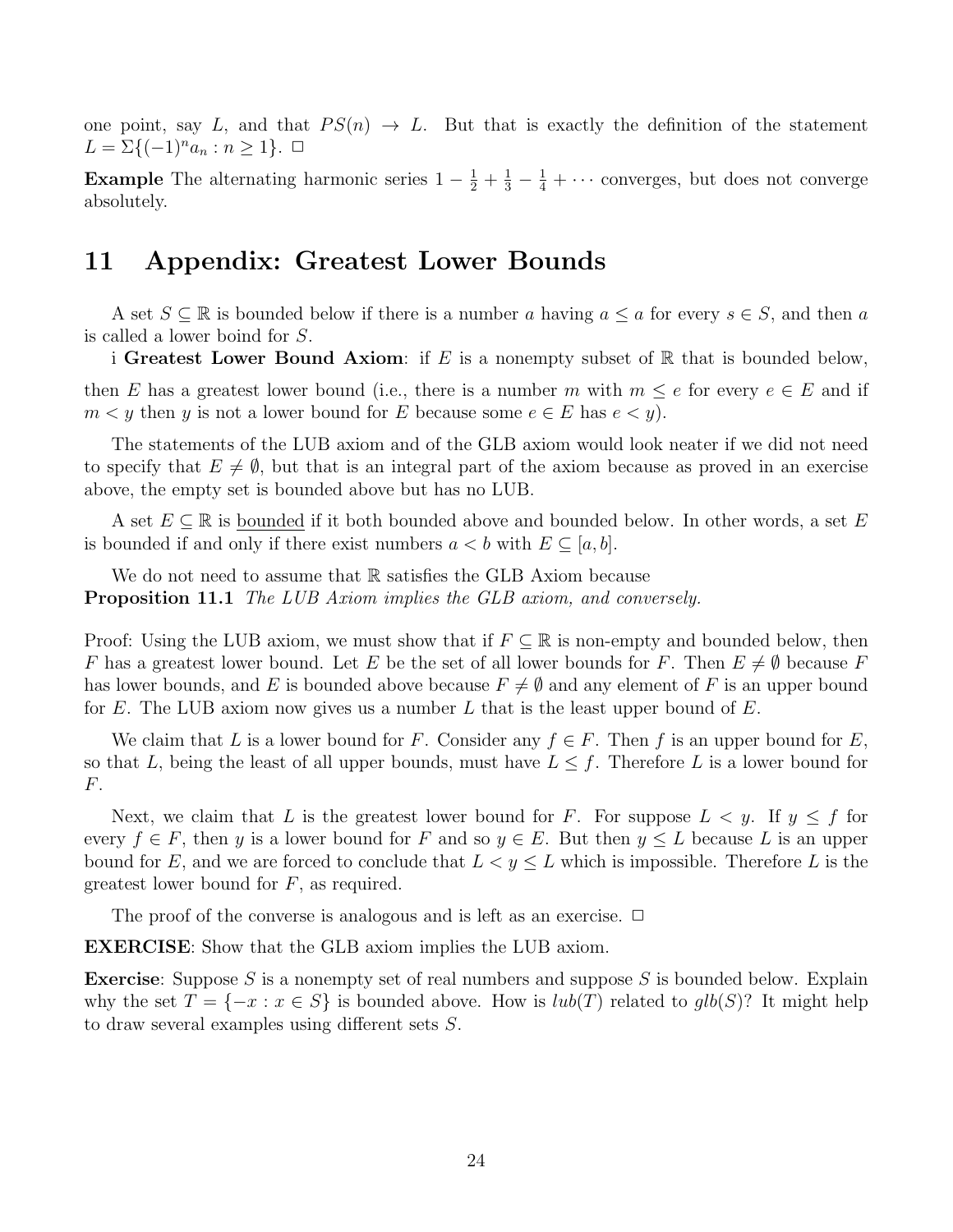### 12 Appendix: Generalizing the notion of continuity

So far, we have defined continuity only for functions from  $\mathbb R$  to  $\mathbb R$ , but there is a more general notion. Suppose S is a closed subset of R and  $f : S \to \mathbb{R}$  is a function. We say that f is continuous on S if for every sequence  $x_n \in S$  having  $x_n \to p$  then  $f(x_n) \to f(p)$ . Note that the point p must be in S because S is closed; this is important because otherwise  $f(p)$  would not be defined.

**Exercise** Now suppose A and B are closed sets and that  $f : A \to \mathbb{R}$  and  $g : B \to \mathbb{R}$  are both continuous. Suppose also that  $f(x) = g(x)$  for every  $x \in A \cap B$ . Prove that the two-part function  $h: A \cup B \to \mathbb{R}$  defined by  $h(x) = f(x)$  if  $x \in A$  and  $h(x) = q(x)$  is  $x \in B$  will be continuous. (Why do we need to know that  $f(x) = g(x)$  for every  $x \in A \cap B$ ?)

**Exercise** Use induction to prove that if  $A_1, A_2, \dots, A_n$  is a finite sequence of closed sets and if  $f_i: A_i \to \mathbb{R}$  is continuous for each i, and if  $f_i(x) = f_j(x)$  for every  $x \in A_i \cap A_j$ , then there is a continuous function  $h : (A_1 \cup A_2 \cup \cdots \cup A_n) \to \mathbb{R}$  with the property that  $h(x) = f_i(x)$  for every  $x \in A_i$ .

**Exercise:** Show that the following cannot happen:  $[0,1] \subseteq A \cup B$  where A and B are disjoint closed sets and each contains at least one point of [0, 1]. [Hint: Let  $C = A \cap [0, 1]$  and  $D = B \cap [0, 1]$ . Then C and D are closed sets and  $C \cup D = [0, 1]$ , and there is a continuous function  $h : [0, 1] \to \mathbb{R}$  having  $h(x) = -1$  is  $x \in C$  and  $h(x) = +1$  if  $x \in D$ . Then explain why this violates the Intermediate Value Theorem. Finally, explain why you needed to know that each of A and B contains at least one point of [0, 1].]

**Exercise:** Suppose  $f : [0, 1] \to \mathbb{R}$  is continuous. Show that there is a continuous  $F : \mathbb{R} \to \mathbb{R}$  that has  $F(x) = f(x)$  for all  $x \in [0, 1]$ . [Hint: You must define the new function F for  $x \le 0$  and for  $x \geq 1$ .

**Exercise:** We know that the set  $\mathbb{Z}$  of all integers is a closed subset of  $\mathbb{R}$ .

a) Show that every function  $f : \mathbb{Z} \to \mathbb{R}$  is continuous.

b) Show that if  $f : |IZ \rightarrow \mathbb{R}$  is any function, then there is a continuous function  $F: \mathbb{R} \to \mathbb{R}$  having  $F(n) = f(n)$  for each  $n \in \mathbb{Z}$ . [Hint: One such F will consist of straight lines of various slopes.]

**Exercise:** Suppose A is a closed subset of R and  $f : A \to \mathbb{R}$  is continuous. Show that there is a continuous  $F : \mathbb{R} \to \mathbb{R}$  with  $f(x) = f(x)$  for each  $x \in A$ . [Hint: The open set  $G = \mathbb{R} - A$  is a union of open intervals, no two of which overlap. Where are the endpoints of those open intervals?]

### 13 Appendix: a non-Archimedean ordered field

Earlier in this chapter we said that the usual properties of  $\mathbb R$  and  $\mathbb Q$  are not enough to prove Archimedes' Principle because there are mathematical things that behave like  $\mathbb R$  from an algebraic point of view and yet do not have the Archimedean property. In this Appendix, we present a sequence of exercises that lead to the construction of such an object. The exercises below tie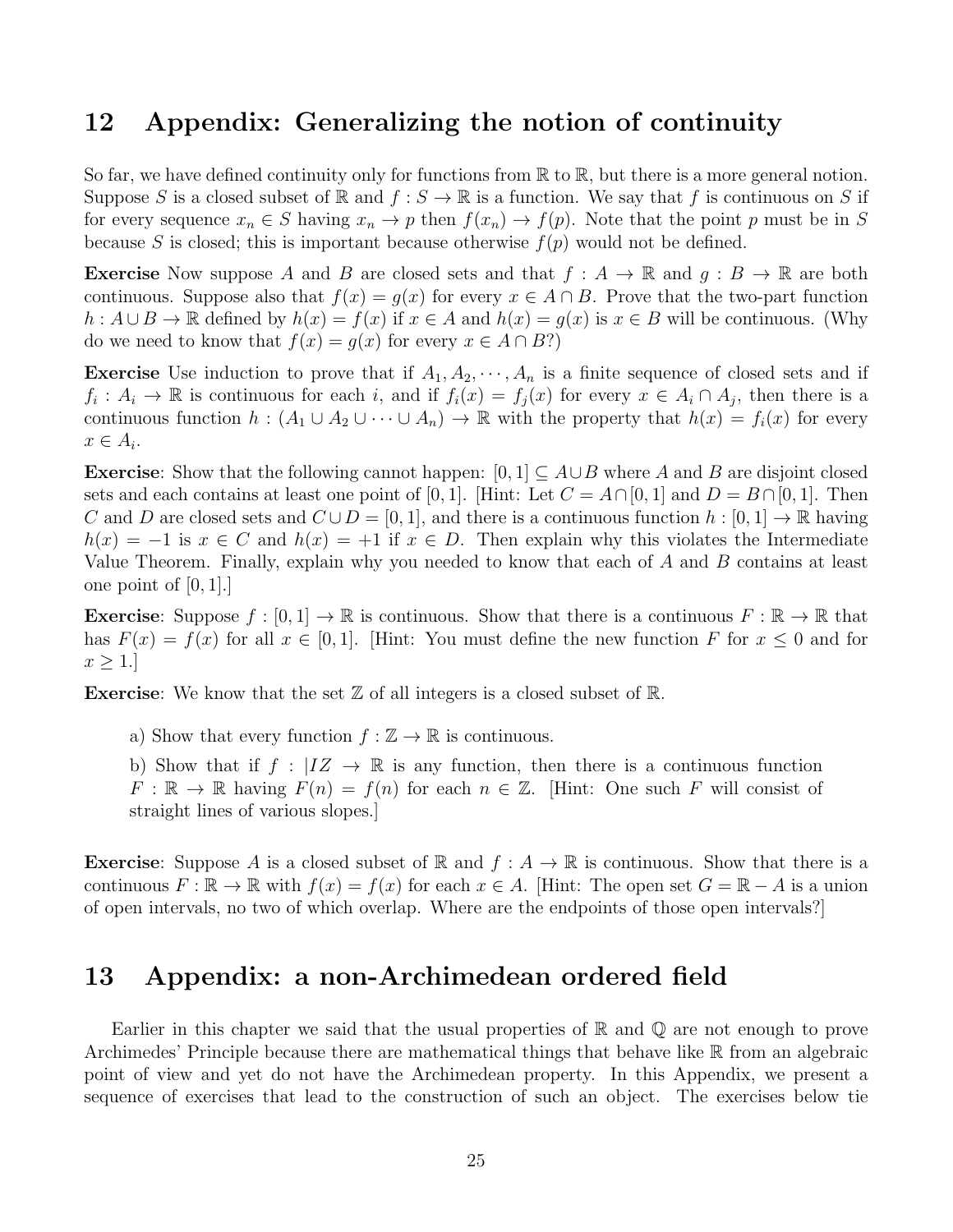together to make a project in which you build a mathematical object of a certain kind. This is something that mathematicians do all the time.

A field is a set F with two operations usually called  $+$  and  $*$  that behave just like the familiar addition and multiplication in the sets  $\mathbb Q$  and  $\mathbb R$  of rational and real numbers. In particular, there is an element called the additive identity that is usually denoted by 0 and that satisfies  $\forall a \in F$ ,  $a + 0 = a$  and another element called the <u>multiplicative identity</u> that is usually denoted by 1 and that satisfies  $\forall a \in F$ ,  $a * 1 = a$ . In addition, for each  $a \in F$  there is some  $x \in F$  that satisfies  $a+x=0$  and if  $b \neq 0$  then there is some  $x \in F$  with  $b*x = 1$ . The element x is called the "additive" inverse of a" and the element y is called the "multiplicative inverse of b". The operations + and  $*$ are commutative and satisfy the distributive law  $\forall a, b, c \in F$ ,  $a * (b + c) = a * b + a * c$ . Both  $\mathbb{Q}$  and R with the usual meanings of + and  $*$  are fields, and so is the clock arithmetic  $\mathbb{Z}_5$  (but not  $\mathbb{Z}_6$ ).

In the rest of this project, we consider only fields with the property that no finite sum of copies of the multiplicative identity 1 can equal the additive identity 0. (Consequently,  $\mathbb{Z}_5$  is excluded.) Any such field must be infinite. An <u>ordered field</u> is a field equipped with a linear or total order  $\lt$  that interacts well with the operations + and \*. For example, if  $a < b$  and  $0 < c$ , then  $a * c < b * c$  and if  $a < b$  and  $c < d$  then  $a + c < b + d$ . For each  $n \in \mathbb{N}$  the sum of *n*-many copies of the multiplicative identity 1 in the field  $F$  will be denoted by n. To say that an ordered field is Archimedean means that for every  $a \in F$  there is some  $n \in F$  with  $a < n$  (or, equivalently, if  $a > 0$  then there is some n such that  $\frac{1}{n} < a$ , where  $\frac{1}{n}$  means the multiplicative inverse of n. The familiar fields Q and R are Archimedean ordered fields.

\*\*\*\*The goal of this project is to construct an ordered field that is not Archimedean.\*\*\*\*

Let P be the set of polynomials with rational coefficients, including the zero polynomial  $\overline{0}$ , and let  $P^* = P - {\overline{0}}.$  Let  $S = P \times P^* = {(a, b) : a \in P, b \in P^* }$  and define a relation on S by the rule that  $(a, b) \sim (c, d)$  if there is some integer N such that  $\frac{a(x)}{b(x)} = \frac{c(x)}{d(x)}$  $\frac{c(x)}{d(x)}$  for all  $x > N$ . For example  $(1, x) \sim ((x - 2), (x(x - 2))$ . Remember that a and b are polynomials with  $b \neq 0$ , the zero polynomial, so that for large enough values of x,  $b(x) \neq 0$ .

Exercise 1:  $\sim$  is an equivalence relation on F.

Let  $cls(a, b)$  denote the equivalence class to which  $(a, b)$  belongs. Define that  $cls(a, b) \prec cls(c, d)$ if there is some N such that for each  $x > N$  we have  $\frac{a(x)}{b(x)} < \frac{c(x)}{d(x)}$  $\frac{c(x)}{d(x)}$ . [Remember that a, b, c, d are polynomials so that  $a(x)$ ,  $b(x)$ ,  $c(x)$ ,  $d(x)$  are real numbers.

Exercise 2: Show that if  $cls(a, b) \prec cls(c, d)$  and  $cls(c, d) \prec cls(e, f)$ , then  $cls(a, b) \prec cls(e, f)$ .

Exercise 3: Show that for  $(a, b), (c, d) \in S$  exactly one of the following holds:  $cls(a, b) = cls(c, d)$  or  $cls(a, b) \prec cls(c, d)$  or  $cls(c, d) \prec cls(a, b)$ .

Let  $F = \{cls(a, b) : (a, b) \in S\}$ . Define two operations  $\oplus$  and  $\odot$  on F as follows: for  $(cls(a, b), cls(c, d)) \in F$ ,

$$
cls(a, b) \oplus cls(c, d) = cls(ad + bc, bd) \text{ and } cls(a, b) \odot cls(c, d) = cls(ac, bd).
$$

Exercise 4: Show that in the previous definition  $cls(ad + bc, bd)$  and  $cls(ac, bd)$  are both in F. Exercise 5: Show that both operations  $\oplus$  and  $\odot$  are well-defined.